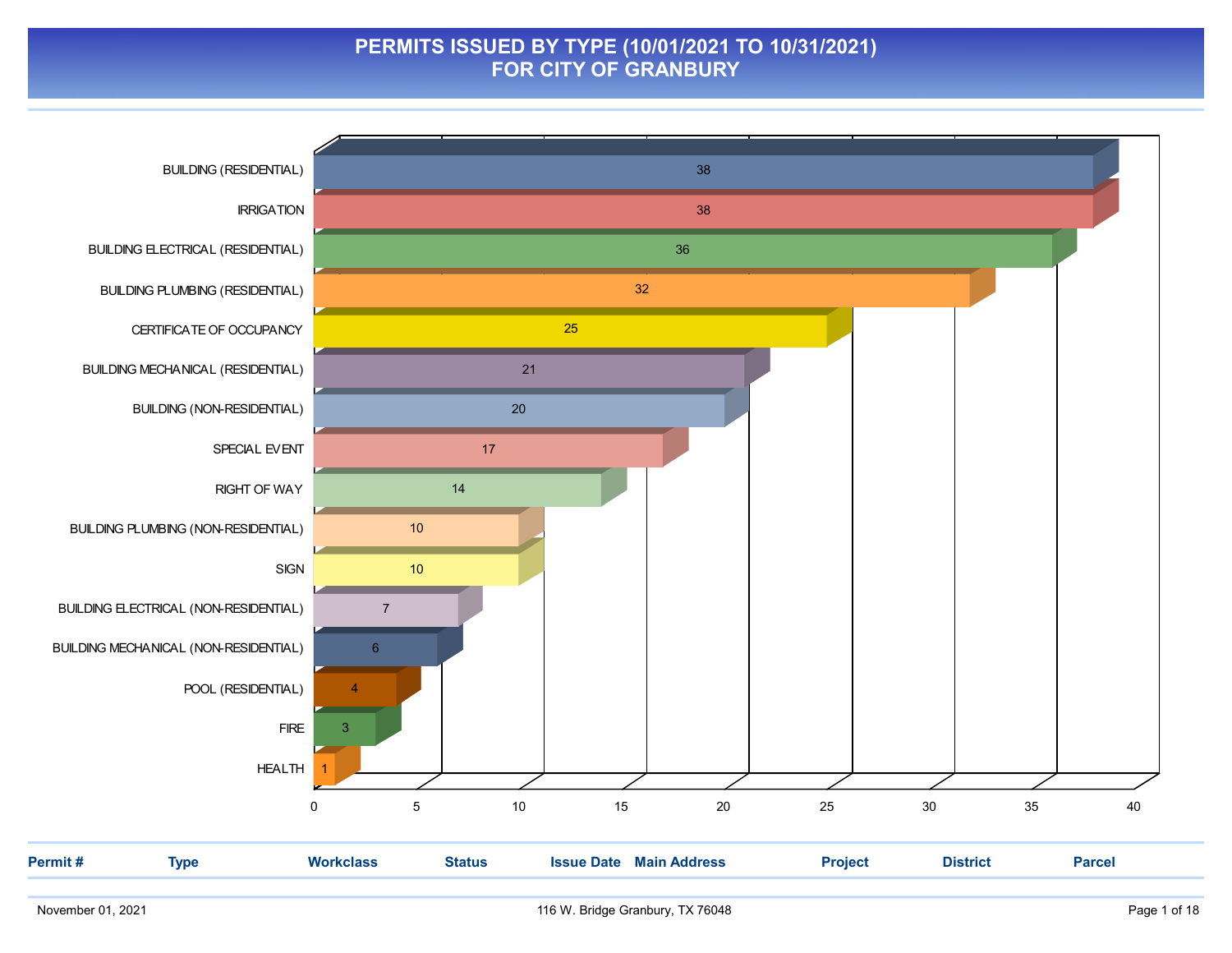| <b>Permit#</b>                    | <b>Type</b>                          | <b>Workclass</b>  | <b>Status</b> |            | <b>Issue Date Main Address</b>                | <b>Project</b> | <b>District</b>  | <b>Parcel</b> |
|-----------------------------------|--------------------------------------|-------------------|---------------|------------|-----------------------------------------------|----------------|------------------|---------------|
| <b>BUILDING (NON-RESIDENTIAL)</b> |                                      |                   |               |            |                                               |                |                  |               |
| BLDC-014093-2021                  | <b>Building</b><br>(Non-Residential) | Alteration/Repair | <b>Issued</b> | 10/01/2021 | 2550 W Us Highway 377,<br>Granbury, TX 76048  |                | City of Granbury | R43312        |
| BLDC-014095-2021                  | <b>Building</b><br>(Non-Residential) | Alteration/Repair | In Review     | 10/04/2021 | 301 W Highway 377, 104,<br>Granbury, TX 76048 |                | City of Granbury |               |
| BLDC-014069-2021                  | <b>Building</b><br>(Non-Residential) | Roof              | Complete      | 10/12/2021 | 1220 Crawford Ct.<br>Granbury, TX 76048       |                | City of Granbury | R90495        |
| BLDC-014070-2021                  | <b>Building</b><br>(Non-Residential) | Roof              | Complete      | 10/12/2021 | 1221 Crawford Ct,<br>Granbury, TX 76048       |                | City of Granbury | R90495        |
| BLDC-014067-2021                  | <b>Building</b><br>(Non-Residential) | Roof              | Complete      | 10/12/2021 | 1217 Crawford Ct,<br>Granbury, TX 76048       |                | City of Granbury | R90495        |
| BLDC-014065-2021                  | <b>Building</b><br>(Non-Residential) | Roof              | Complete      | 10/12/2021 | 1218 Crawford Ct.<br>Granbury, TX 76048       |                | City of Granbury | R90495        |
| BLDC-014066-2021                  | <b>Building</b><br>(Non-Residential) | Roof              | Complete      | 10/12/2021 | 1214 Crawford Ct.<br>Granbury, TX 76048       |                | City of Granbury | R90495        |
| BLDC-014068-2021                  | <b>Building</b><br>(Non-Residential) | Roof              | Complete      | 10/12/2021 | 1219 Crawford Ct.<br>Granbury, TX 76048       |                | City of Granbury | R90495        |
| BLDC-014064-2021                  | <b>Building</b><br>(Non-Residential) | Roof              | Complete      | 10/12/2021 | 1210 Crawford Ct.<br>Granbury, TX 76048       |                | City of Granbury | R90495        |
| BLDC-014058-2021                  | <b>Building</b><br>(Non-Residential) | Roof              | Complete      | 10/12/2021 | 1200 Crawford Ct.<br>Granbury, TX 76048       |                | City of Granbury | R90495        |
| BLDC-014061-2021                  | <b>Building</b><br>(Non-Residential) | Roof              | Complete      | 10/12/2021 | 1204 Crawford Ct.<br>Granbury, TX 76048       |                | City of Granbury | R90495        |
| BLDC-014060-2021                  | <b>Building</b><br>(Non-Residential) | Roof              | Complete      | 10/12/2021 | 1206 Crawford Ct.<br>Granbury, TX 76048       |                | City of Granbury | R90495        |
| BLDC-014059-2021                  | <b>Building</b><br>(Non-Residential) | Roof              | Complete      | 10/12/2021 | 1202 Crawford Ct.<br>Granbury, TX 76048       |                | City of Granbury | R90495        |
| BLDC-014063-2021                  | <b>Building</b><br>(Non-Residential) | Roof              | Complete      | 10/12/2021 | 1209 Crawford Ct.<br>Granbury, TX 76048       |                | City of Granbury | R90495        |
| BLDC-014062-2021                  | <b>Building</b><br>(Non-Residential) | Roof              | Complete      | 10/12/2021 | 1208 Crawford Ct,<br>Granbury, TX 76048       |                | City of Granbury | R90495        |
| BLDC-014154-2021                  | <b>Building</b><br>(Non-Residential) | Alteration/Repair | Issued        | 10/14/2021 | 1333 N Plaza Dr, Granbury,<br>TX 76048        |                | City of Granbury | R45473        |
| BLDC-014270-2021                  | <b>Building</b><br>(Non-Residential) | Roof              | Issued        | 10/21/2021 | 1603 W Pearl St, Granbury,<br>TX 76048        |                | City of Granbury | R43467        |
| BLDC-014224-2021                  | <b>Building</b><br>(Non-Residential) | Alteration/Repair | Issued        | 10/21/2021 | 307A/307B E Barton St,<br>Granbury, TX 76048  |                | City of Granbury |               |
| BLDC-014316-2021                  | <b>Building</b><br>(Non-Residential) | Alteration/Repair | Issued        | 10/26/2021 | 105 W Doyle St, Granbury,<br>TX 76048         |                | City of Granbury | R36957        |
| BLDC-014213-2021                  | <b>Building</b><br>(Non-Residential) | Alteration/Repair | Issued        | 10/27/2021 | 800 Reunion Ct, Granbury,<br>TX 76048         |                | City of Granbury | R101372       |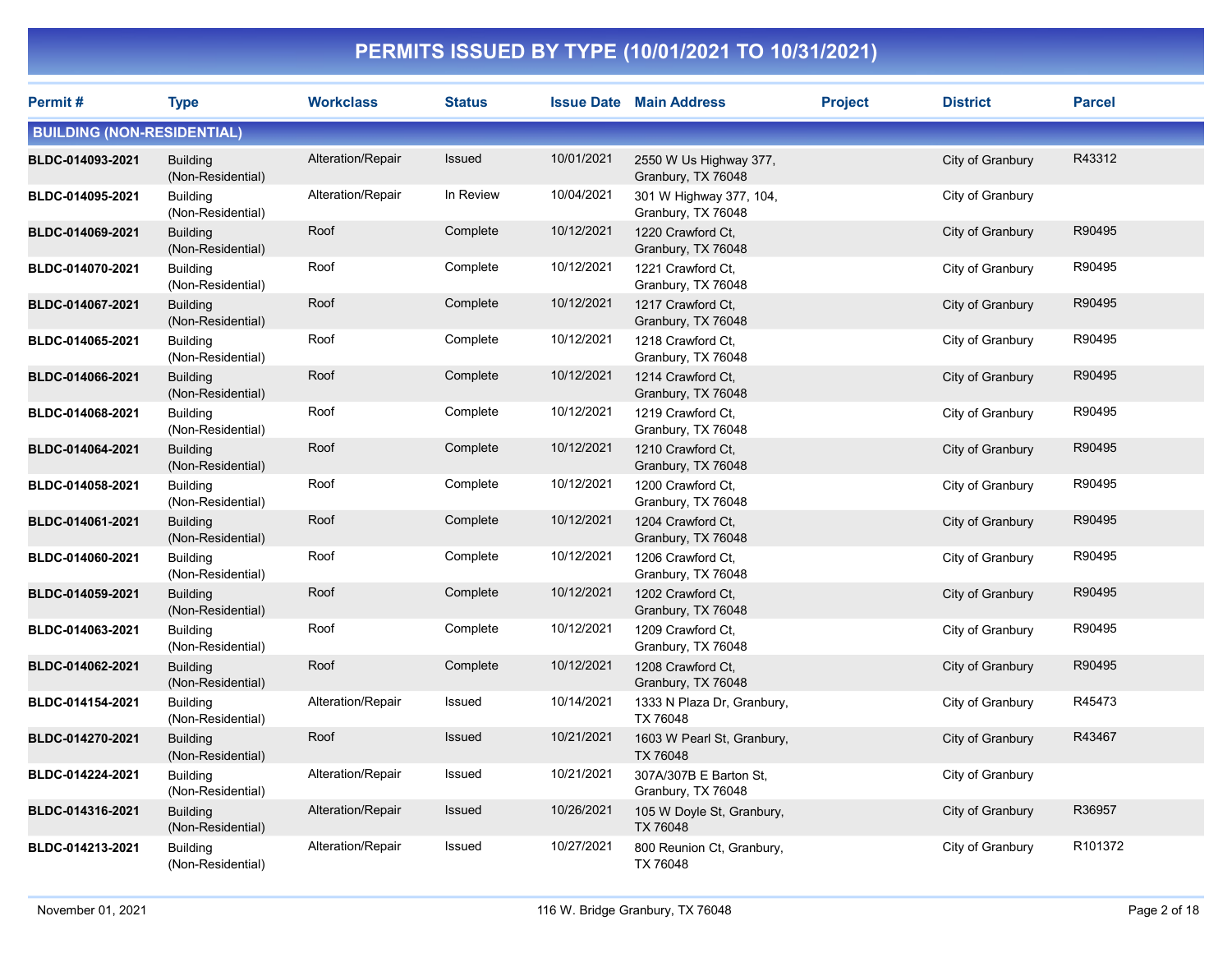| Permit#                       | <b>Type</b>                      | <b>Workclass</b>       | <b>Status</b>      |            | <b>Issue Date Main Address</b>               | <b>Project</b> | <b>District</b>                                | <b>Parcel</b> |    |
|-------------------------------|----------------------------------|------------------------|--------------------|------------|----------------------------------------------|----------------|------------------------------------------------|---------------|----|
|                               |                                  |                        |                    |            |                                              |                | PERMITS ISSUED FOR BUILDING (NON-RESIDENTIAL): |               | 20 |
| <b>BUILDING (RESIDENTIAL)</b> |                                  |                        |                    |            |                                              |                |                                                |               |    |
| BLDR-014086-2021              | <b>Building</b><br>(Residential) | Alteration/Repair      | Issued             | 10/01/2021 | 3508 Abe'S Landing,<br>Granbury, TX 76048    |                | City of Granbury                               |               |    |
| BLDR-014084-2021              | <b>Building</b><br>(Residential) | Alteration/Repair      | Issued             | 10/01/2021 | 3314 Crystal Clear Ct,<br>Granbury, TX 76049 |                | City of Granbury                               | R101404       |    |
| BLDR-014074-2021              | <b>Building</b><br>(Residential) | Driveway/Approac<br>h  | Issued             | 10/04/2021 | 205 Johnson St, Granbury,<br>TX 76048        |                | City of Granbury                               |               |    |
| BLDR-014019-2021              | <b>Building</b><br>(Residential) | Alteration/Repair      | Issued             | 10/04/2021 | 711 Keith, Granbury, TX<br>76048             |                | City of Granbury                               |               |    |
| BLDR-014075-2021              | <b>Building</b><br>(Residential) | Roof                   | Issued             | 10/04/2021 | 215 Dean Ct, Granbury, TX<br>76049           |                | City of Granbury                               | R97332        |    |
| BLDR-013934-2021              | <b>Building</b><br>(Residential) | Roof                   | Issued             | 10/04/2021 | 304 S Cherry Ln,<br>Granbury, TX 76048       |                | City of Granbury                               | R37070        |    |
| BLDR-014118-2021              | <b>Building</b><br>(Residential) | Roof                   | Complete           | 10/05/2021 | 1004 Cliff Swallow Dr,<br>Granbury, TX 76048 |                | City of Granbury                               | R38692        |    |
| BLDR-014097-2021              | <b>Building</b><br>(Residential) | New Single Family      | Issued             | 10/05/2021 | 102 Showboat Ct,<br>Granbury, TX 76049       |                | City of Granbury                               | R102515       |    |
| BLDR-014149-2021              | <b>Building</b><br>(Residential) | <b>Boat Dock</b>       | <b>Issued</b>      | 10/08/2021 | 1100 Mallard Ct, Granbury,<br>TX 76048       |                | City of Granbury                               | R38746        |    |
| BLDR-014186-2021*             | <b>Building</b><br>(Residential) | Fence                  | Stop Work<br>Order | 10/12/2021 | 218 N Hannaford St,<br>Granbury, TX 76048    |                | City of Granbury                               | R38485        |    |
| BLDR-014195-2021              | <b>Building</b><br>(Residential) | Roof                   | Issued             | 10/13/2021 | 1202 Cliff Swallow Ct,<br>Granbury, TX 76048 |                | City of Granbury                               | R38723        |    |
| BLDR-014102-2021              | <b>Building</b><br>(Residential) | New Single Family      | Issued             | 10/13/2021 | 1156 Aviara Ct, Granbury,<br>TX 76048        |                | City of Granbury                               | R105384       |    |
| BLDR-014166-2021              | <b>Building</b><br>(Residential) | New Single Family      | <b>Issued</b>      | 10/13/2021 | 1124 Aviara Ct, Granbury,<br><b>TX 76048</b> |                | City of Granbury                               | R105376       |    |
| BLDR-014194-2021              | <b>Building</b><br>(Residential) | New Single Family      | In Review          | 10/13/2021 | 1001 Quarry Ct, Granbury,<br>TX 76048        |                | City of Granbury                               | R104505       |    |
| BLDR-014169-2021              | <b>Building</b><br>(Residential) | Accessory<br>Structure | Issued             | 10/13/2021 | 1023 Roberts Bend Ct,<br>Granbury, TX 76048  |                | City of Granbury                               | R99423        |    |
| BLDR-014151-2021              | <b>Building</b><br>(Residential) | Fence                  | Issued             | 10/13/2021 | 1007 Catalina Bay Ct,<br>Granbury, TX 76049  |                | City of Granbury                               |               |    |
| BLDR-014205-2021              | <b>Building</b><br>(Residential) | <b>Boat Dock</b>       | Issued             | 10/15/2021 | 3610 Abes Landing Dr,<br>Granbury, TX 76049  |                | City of Granbury                               | R102507       |    |
| BLDR-014206-2021              | <b>Building</b><br>(Residential) | Accessory<br>Structure | Issued             | 10/15/2021 | 404 N Hannaford St,<br>Granbury, TX 76048    |                | City of Granbury                               | R38623        |    |
| BLDR-014207-2021              | <b>Building</b><br>(Residential) | Alteration/Repair      | Issued             | 10/18/2021 | 2321 River Rd, Granbury,<br>TX 76048         |                | City of Granbury                               | R38822        |    |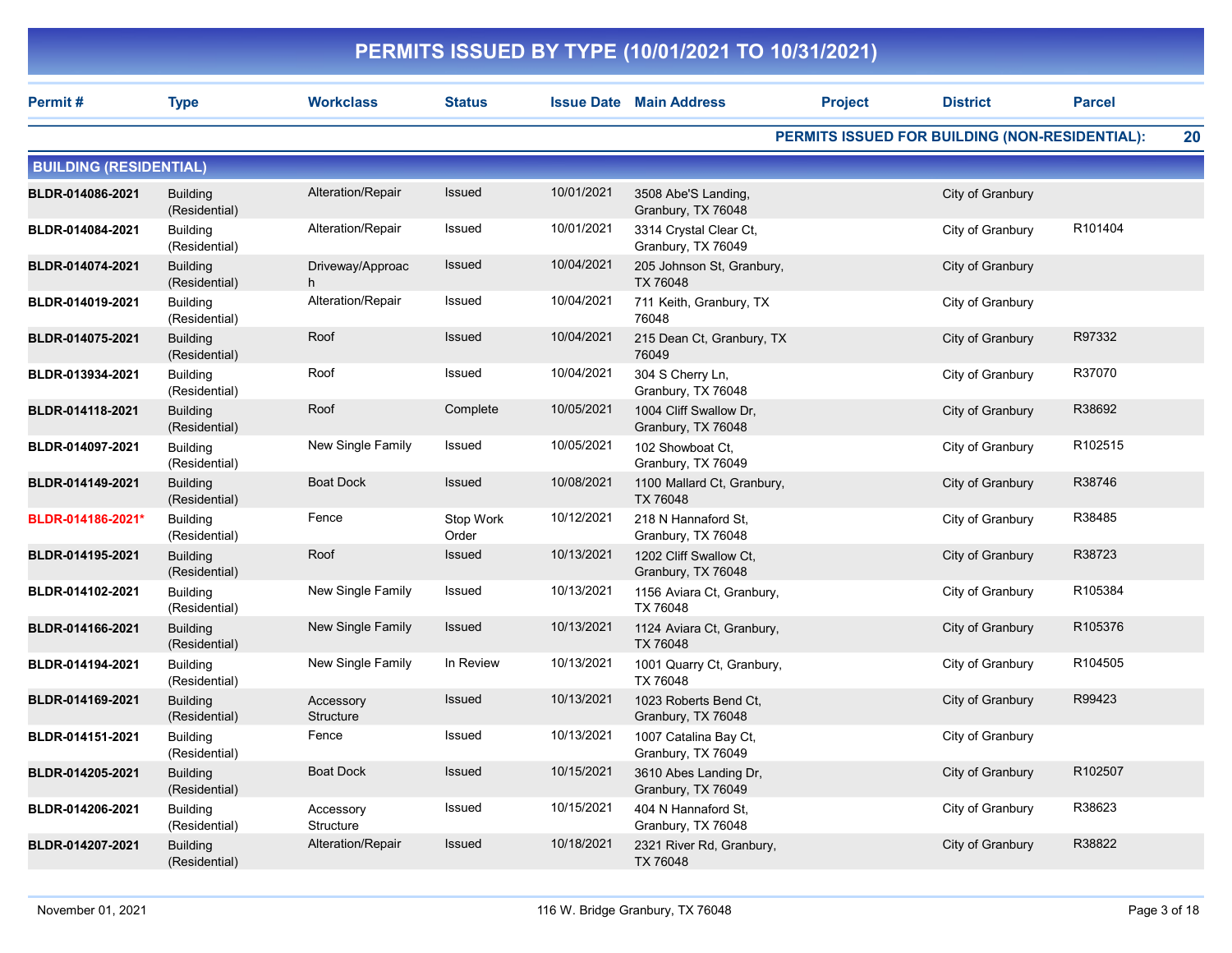| <b>Permit#</b>   | <b>Type</b>                      | <b>Workclass</b>              | <b>Status</b>      |            | <b>Issue Date Main Address</b>              | <b>Project</b> | <b>District</b>  | <b>Parcel</b> |
|------------------|----------------------------------|-------------------------------|--------------------|------------|---------------------------------------------|----------------|------------------|---------------|
| BLDR-014243-2021 | <b>Building</b><br>(Residential) | New Single Family             | Issued             | 10/19/2021 | 2510 Vineyard Dr.<br>Granbury, TX 76048     |                | City of Granbury |               |
| BLDR-014242-2021 | <b>Building</b><br>(Residential) | New Single Family             | <b>Issued</b>      | 10/19/2021 | 2000 Spieth St, Granbury,<br>TX 76048       |                | City of Granbury | R105545       |
| BLDR-014245-2021 | <b>Building</b><br>(Residential) | New Single Family             | Issued             | 10/19/2021 | 2512 Vineyard Dr,<br>Granbury, TX 76048     |                | City of Granbury | R103737       |
| BLDR-014267-2021 | <b>Building</b><br>(Residential) | Accessory<br><b>Structure</b> | Issued             | 10/21/2021 | 556 Smart Strike Trl,<br>Granbury, TX 76049 |                | City of Granbury |               |
| BLDR-014273-2021 | <b>Building</b><br>(Residential) | Driveway/Approac              | Issued             | 10/22/2021 | 605 W Doyle St, Granbury,<br>TX 76048       |                | City of Granbury | R38584        |
| BLDR-014299-2021 | <b>Building</b><br>(Residential) | Roof                          | Issued             | 10/25/2021 | 1201 Red Bird Ln,<br>Granbury, TX 76048     |                | City of Granbury | R38246        |
| BLDR-014289-2021 | <b>Building</b><br>(Residential) | Accessory<br><b>Structure</b> | Issued             | 10/25/2021 | 1016 Sunset Bay Ct.<br>Granbury, TX 76048   |                | City of Granbury | R102239       |
| BLDR-014283-2021 | <b>Building</b><br>(Residential) | New Single Family             | Issued             | 10/25/2021 | 2091 Spieth St, Granbury,<br>TX 76048       |                | City of Granbury | R105600       |
| BLDR-014320-2021 | <b>Building</b><br>(Residential) | Roof                          | Issued             | 10/26/2021 | 2053 Clive, Granbury, TX<br>76048           |                | City of Granbury |               |
| BLDR-014314-2021 | <b>Building</b><br>(Residential) | Alteration/Repair             | Stop Work<br>Order | 10/26/2021 | 105 W Doyle St, Granbury,<br>TX 76048       |                | City of Granbury | R36957        |
| BLDR-014304-2021 | <b>Building</b><br>(Residential) | Roof                          | Issued             | 10/26/2021 | 404 S Hannaford St,<br>Granbury, TX 76048   |                | City of Granbury | R38591        |
| BLDR-014321-2021 | <b>Building</b><br>(Residential) | Roof                          | In Review          | 10/26/2021 | 2057 Clive Dr, Granbury,<br>TX 76048        |                | City of Granbury | R104668       |
| BLDR-014297-2021 | <b>Building</b><br>(Residential) | Fence                         | Issued             | 10/26/2021 | 1105 Hilkiah Ct, Granbury,<br>TX 76048      |                | City of Granbury |               |
| BLDR-014312-2021 | <b>Building</b><br>(Residential) | Accessory<br><b>Structure</b> | <b>Issued</b>      | 10/27/2021 | 202 Brazos Harbor Dr.<br>Granbury, TX 76048 |                | City of Granbury | R36809        |
| BLDR-014329-2021 | <b>Building</b><br>(Residential) | Addition                      | Issued             | 10/27/2021 | 405 S Hannaford St.<br>Granbury, TX 76048   |                | City of Granbury | R38570        |
| BLDR-014268-2021 | <b>Building</b><br>(Residential) | Addition                      | <b>Issued</b>      | 10/27/2021 | 1222 Prestwick Ct.<br>Granbury, TX 76048    |                | City of Granbury | R100148       |
| BLDR-014349-2021 | <b>Building</b><br>(Residential) | Driveway/Approac<br>h         | Issued             | 10/28/2021 | 415 W Rucker St,<br>Granbury, TX 76048      |                | City of Granbury | R38627        |
| BLDR-014335-2021 | <b>Building</b><br>(Residential) | New Single Family             | Issued             | 10/28/2021 | 2032 Spieth St, Granbury,<br>TX 76048       |                | City of Granbury | R105553       |
| BLDR-014337-2021 | <b>Building</b><br>(Residential) | <b>Retaining Wall</b>         | Issued             | 10/28/2021 | 321 Turner Cir, Granbury,<br>TX 76048       |                | City of Granbury |               |

PERMITS ISSUED FOR BUILDING (RESIDENTIAL): 38

BUILDING ELECTRICAL (NON-RESIDENTIAL)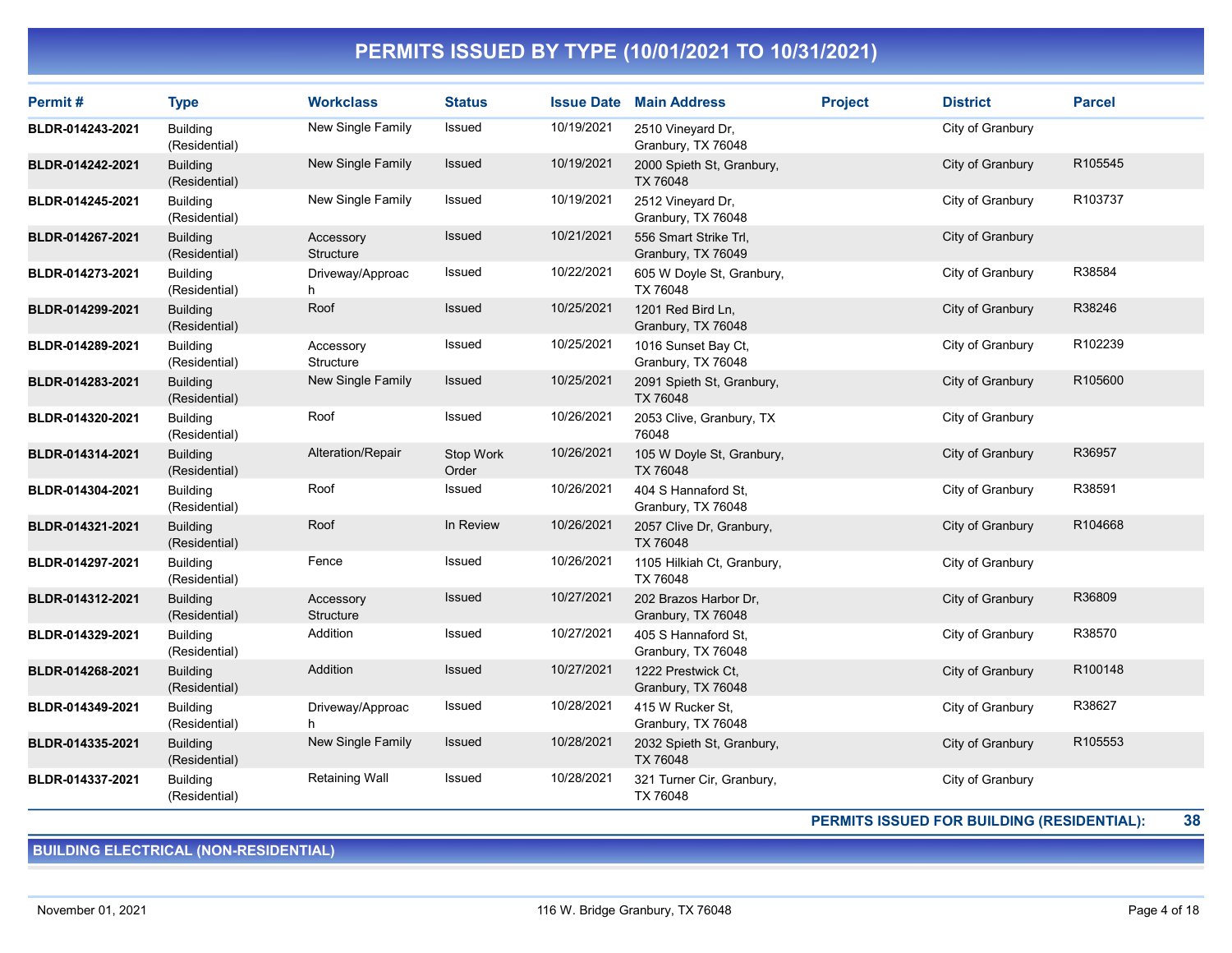| Permit#          | <b>Type</b>                                     | <b>Workclass</b>  | <b>Status</b> | <b>Issue Date</b> | <b>Main Address</b>                          | <b>Project</b> | <b>District</b>  | <b>Parcel</b>       |
|------------------|-------------------------------------------------|-------------------|---------------|-------------------|----------------------------------------------|----------------|------------------|---------------------|
| ELEC-014120-2021 | <b>Building Electrical</b><br>(Non-Residential) | Alteration/Repair | <b>Issued</b> | 10/05/2021        | 220-222 S Morgan St,<br>Granbury, TX 76048   |                | City of Granbury | R38511              |
| ELEC-014125-2021 | <b>Building Electrical</b><br>(Non-Residential) | Alteration/Repair | Issued        | 10/06/2021        | 1333 N Plaza Dr, Granbury,<br>TX 76048       |                | City of Granbury | R45473              |
| ELEC-014121-2021 | <b>Building Electrical</b><br>(Non-Residential) | New Construction  | Issued        | 10/06/2021        | 2550 W Us Highway 377,<br>Granbury, TX 76048 |                | City of Granbury | R43312              |
| ELEC-014131-2021 | <b>Building Electrical</b><br>(Non-Residential) | Alteration/Repair | Issued        | 10/07/2021        | 2301 E Us Highway 377,<br>Granbury, TX 76049 |                | City of Granbury | R45267              |
| ELEC-014294-2021 | <b>Building Electrical</b><br>(Non-Residential) | Alteration/Repair | <b>Issued</b> | 10/25/2021        | 500 S Morgan, Granbury,<br>TX 76048          |                | City of Granbury |                     |
| ELEC-014327-2021 | <b>Building Electrical</b><br>(Non-Residential) | New Construction  | Issued        | 10/27/2021        | 800 Reunion Ct, Granbury,<br>TX 76048        |                | City of Granbury | R <sub>101372</sub> |
| ELEC-014328-2021 | <b>Building Electrical</b><br>(Non-Residential) | New Construction  | <b>Issued</b> | 10/28/2021        | 500 Parkwood Ln,<br>Granbury, TX 76048       |                | City of Granbury |                     |

PERMITS ISSUED FOR BUILDING ELECTRICAL (NON-RESIDENTIAL): 7

| <b>BUILDING ELECTRICAL (RESIDENTIAL)</b> |                                             |                         |               |            |                                           |                  |         |  |  |  |  |
|------------------------------------------|---------------------------------------------|-------------------------|---------------|------------|-------------------------------------------|------------------|---------|--|--|--|--|
| ELER-014087-2021                         | <b>Building Electrical</b><br>(Residential) | <b>New Construction</b> | Issued        | 10/01/2021 | 3508 Abe'S Landing,<br>Granbury, TX 76048 | City of Granbury |         |  |  |  |  |
| ELER-014088-2021                         | <b>Building Electrical</b><br>(Residential) | Pool                    | Issued        | 10/01/2021 | 2024 Turnbury, Granbury,<br>TX 76048      | City of Granbury |         |  |  |  |  |
| ELER-013958-2021                         | <b>Building Electrical</b><br>(Residential) | <b>Boat Dock</b>        | Issued        | 10/04/2021 | 1001 Sunset Bay Ct,<br>Granbury, TX 76048 | City of Granbury | R102230 |  |  |  |  |
| ELER-014105-2021                         | <b>Building Electrical</b><br>(Residential) | <b>New Construction</b> | Issued        | 10/05/2021 | 1073 Mickelson Dr.<br>Granbury, TX 76048  | City of Granbury | R105620 |  |  |  |  |
| ELER-014107-2021                         | <b>Building Electrical</b><br>(Residential) | Service Change          | Issued        | 10/05/2021 | 310 S Cherry Ln,<br>Granbury, TX 76048    | City of Granbury | R37068  |  |  |  |  |
| ELER-014117-2021*                        | <b>Building Electrical</b><br>(Residential) | <b>New Construction</b> | <b>Issued</b> | 10/05/2021 | 1078 Mickelson Dr.<br>Granbury, TX 76048  | City of Granbury | R105605 |  |  |  |  |
| ELER-014110-2021                         | <b>Building Electrical</b><br>(Residential) | <b>New Construction</b> | Issued        | 10/05/2021 | 1061 Mickelson Dr,<br>Granbury, TX 76048  | City of Granbury | R105645 |  |  |  |  |
| ELER-014106-2021                         | <b>Building Electrical</b><br>(Residential) | <b>New Construction</b> | <b>Issued</b> | 10/05/2021 | 1037 Mickelson Dr.<br>Granbury, TX 76048  | City of Granbury | R105649 |  |  |  |  |
| ELER-014104-2021                         | <b>Building Electrical</b><br>(Residential) | <b>New Construction</b> | Issued        | 10/05/2021 | 1074 Mickelson Dr.<br>Granbury, TX 76048  | City of Granbury | R105606 |  |  |  |  |
| ELER-014123-2021                         | <b>Building Electrical</b><br>(Residential) | <b>New Construction</b> | Issued        | 10/06/2021 | 1030 Mickelson Dr.<br>Granbury, TX 76048  | City of Granbury | R105616 |  |  |  |  |
| ELER-014122-2021                         | <b>Building Electrical</b><br>(Residential) | <b>New Construction</b> | Issued        | 10/06/2021 | 1001 Mickelson Dr.<br>Granbury, TX 76048  | City of Granbury | R105544 |  |  |  |  |
| ELER-014090-2021                         | <b>Building Electrical</b><br>(Residential) | <b>New Construction</b> | Issued        | 10/07/2021 | 1717 Damascus Ct.<br>Granbury, TX 76049   | City of Granbury | R106143 |  |  |  |  |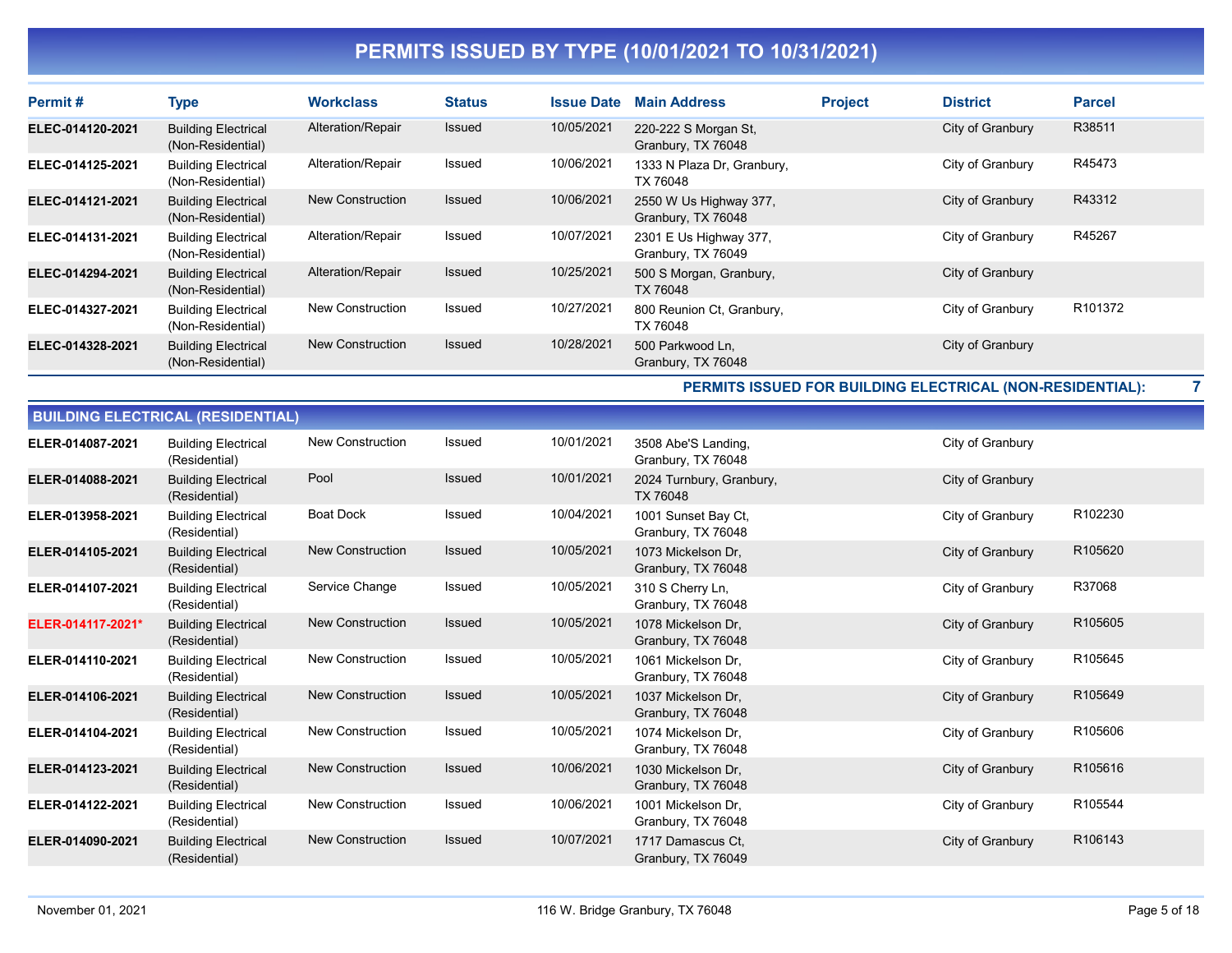| Permit#          | <b>Type</b>                                 | <b>Workclass</b>        | <b>Status</b> |            | <b>Issue Date Main Address</b>              | <b>Project</b> | <b>District</b>  | <b>Parcel</b> |
|------------------|---------------------------------------------|-------------------------|---------------|------------|---------------------------------------------|----------------|------------------|---------------|
| ELER-014145-2021 | <b>Building Electrical</b><br>(Residential) | New Construction        | Issued        | 10/07/2021 | 1038 Mickelson Dr.<br>Granbury, TX 76048    |                | City of Granbury | R105614       |
| ELER-014146-2021 | <b>Building Electrical</b><br>(Residential) | <b>New Construction</b> | Issued        | 10/07/2021 | 2027 Spieth St, Granbury,<br>TX 76048       |                | City of Granbury | R105584       |
| ELER-014165-2021 | <b>Building Electrical</b><br>(Residential) | New Construction        | Issued        | 10/12/2021 | 328 Smart Strike Ct,<br>Granbury, TX 76049  |                | City of Granbury | R105959       |
| ELER-014164-2021 | <b>Building Electrical</b><br>(Residential) | New Construction        | Issued        | 10/12/2021 | 1716 Damascus Ct.<br>Granbury, TX 76049     |                | City of Granbury | R106145       |
| ELER-014155-2021 | <b>Building Electrical</b><br>(Residential) | Alteration/Repair       | Issued        | 10/13/2021 | 308 S Hannaford St.<br>Granbury, TX 76048   |                | City of Granbury |               |
| ELER-014211-2021 | <b>Building Electrical</b><br>(Residential) | Alteration/Repair       | Issued        | 10/14/2021 | 218 N Hannaford St,<br>Granbury, TX 76048   |                | City of Granbury | R38485        |
| ELER-014227-2021 | <b>Building Electrical</b><br>(Residential) | <b>New Construction</b> | Issued        | 10/15/2021 | 3044 Reed Ct, Granbury,<br>TX 76048         |                | City of Granbury | R105627       |
| ELER-014260-2021 | <b>Building Electrical</b><br>(Residential) | <b>New Construction</b> | Issued        | 10/20/2021 | 1077 Mickelson Dr,<br>Grabury, TX 76048     |                | City of Granbury | R105621       |
| ELER-014271-2021 | <b>Building Electrical</b><br>(Residential) | Alteration/Repair       | Issued        | 10/21/2021 | 209 Kessler Dr, Granbury,<br>TX 76048       |                | City of Granbury | R37557        |
| ELER-014269-2021 | <b>Building Electrical</b><br>(Residential) | New Construction        | Issued        | 10/21/2021 | 1151 Aviara Ct, Granbury,<br>TX 76048       |                | City of Granbury |               |
| ELER-014244-2021 | <b>Building Electrical</b><br>(Residential) | Alteration/Repair       | Issued        | 10/21/2021 | 715 W Bluff St, Granbury,<br>TX 76048       |                | City of Granbury |               |
| ELER-014272-2021 | <b>Building Electrical</b><br>(Residential) | Alteration/Repair       | Issued        | 10/21/2021 | 415 W Bluff, Granbury, TX<br>76048          |                | City of Granbury |               |
| ELER-014259-2021 | <b>Building Electrical</b><br>(Residential) | <b>New Construction</b> | Issued        | 10/21/2021 | 209 Johnson St, Granbury,<br>TX 76048       |                | City of Granbury | R105619       |
| ELER-014276-2021 | <b>Building Electrical</b><br>(Residential) | New Construction        | <b>Issued</b> | 10/21/2021 | 1070 Mickelson Dr,<br>Granbury, TX 76048    |                | City of Granbury | R105607       |
| ELER-014319-2021 | <b>Building Electrical</b><br>(Residential) | Pool                    | Issued        | 10/26/2021 | 2068 Spieth St, Granbury,<br>TX 76048       |                | City of Granbury |               |
| ELER-014307-2021 | <b>Building Electrical</b><br>(Residential) | Alteration/Repair       | <b>Issued</b> | 10/26/2021 | 207 Stone St, Granbury, TX<br>76048         |                | City of Granbury | R37512        |
| ELER-014306-2021 | <b>Building Electrical</b><br>(Residential) | Alteration/Repair       | Issued        | 10/26/2021 | 1500 Saddle Creek Ct,<br>Granbury, TX 76048 |                | City of Granbury | R38050        |
| ELER-014310-2021 | <b>Building Electrical</b><br>(Residential) | <b>New Construction</b> | <b>Issued</b> | 10/26/2021 | 1034 Mickelson Dr.<br>Granbury, TX 76048    |                | City of Granbury | R105615       |
| ELER-014301-2021 | <b>Building Electrical</b><br>(Residential) | Pool                    | Issued        | 10/27/2021 | 1016 Sunset Bay Ct,<br>Granbury, TX 76048   |                | City of Granbury | R102239       |
| ELER-014326-2021 | <b>Building Electrical</b><br>(Residential) | New Construction        | Issued        | 10/27/2021 | 212 Johnson St, Granbury,<br>TX 76048       |                | City of Granbury | R105643       |
| ELER-014325-2021 | <b>Building Electrical</b><br>(Residential) | Pool                    | Issued        | 10/27/2021 | 1620 Omaha Dr, Granbury,<br>TX 76049        |                | City of Granbury |               |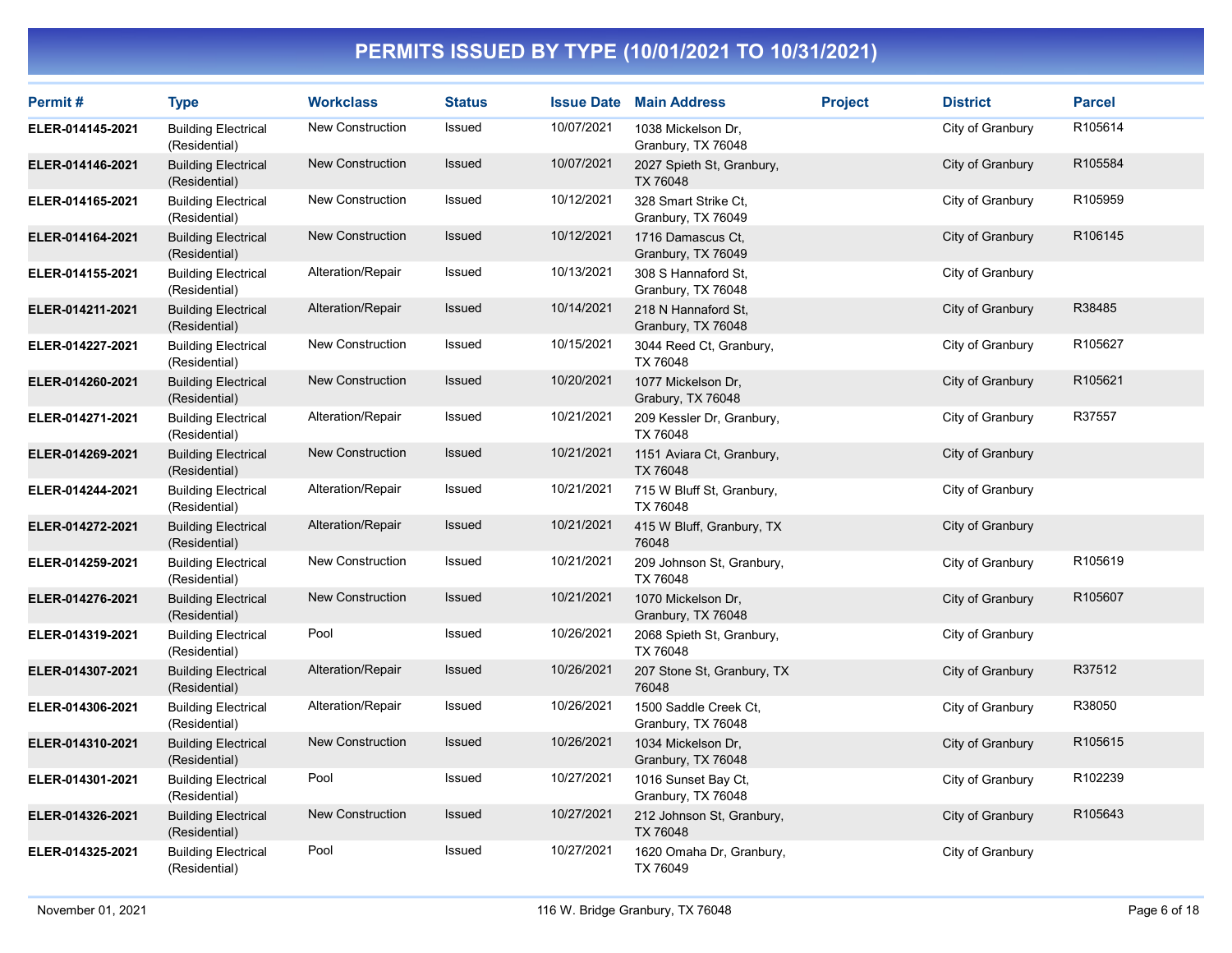| Permit#          | <b>Type</b>                                 | <b>Workclass</b> | <b>Status</b> | <b>Issue Date</b> | <b>Main Address</b>                           | <b>Project</b> | <b>District</b>  | <b>Parcel</b>       |
|------------------|---------------------------------------------|------------------|---------------|-------------------|-----------------------------------------------|----------------|------------------|---------------------|
| ELER-014291-2021 | <b>Building Electrical</b><br>(Residential) | Pool             | <b>Issued</b> | 10/27/2021        | 1613 Chesapeake Bay Ct,<br>Granbury, TX 76048 |                | City of Granbury |                     |
| ELER-014338-2021 | <b>Building Electrical</b><br>(Residential) | New Construction | Issued        | 10/28/2021        | 2321 River Rd, Granbury,<br>TX 76048          |                | City of Granbury | R38822              |
| ELER-014355-2021 | <b>Building Electrical</b><br>(Residential) | New Construction | <b>Issued</b> | 10/29/2021        | 1081 Mickelson Dr.<br>Granbury, TX 76048      |                | City of Granbury | R <sub>105622</sub> |

PERMITS ISSUED FOR BUILDING ELECTRICAL (RESIDENTIAL): 36

| <b>BUILDING MECHANICAL (NON-RESIDENTIAL)</b> |                                                    |                                 |               |            |                                              |                  |        |  |  |  |
|----------------------------------------------|----------------------------------------------------|---------------------------------|---------------|------------|----------------------------------------------|------------------|--------|--|--|--|
| MECC-013995-2021                             | <b>Building</b><br>Mechanical<br>(Non-Residential) | <b>HVAC Changeout</b>           | Issued        | 10/05/2021 | 1851 Weatherford Hwy,<br>Granbury, TX 76048  | City of Granbury |        |  |  |  |
| MECC-014132-2021                             | <b>Building</b><br>Mechanical<br>(Non-Residential) | <b>HVAC New</b><br>Installation | <b>Issued</b> | 10/07/2021 | 223 S Morgan St,<br>Granbury, TX 76048       | City of Granbury | R38511 |  |  |  |
| MECC-013892-2021                             | Building<br>Mechanical<br>(Non-Residential)        | <b>HVAC New</b><br>Installation | Issued        | 10/07/2021 | 3509 Plaza East Ct,<br>Granbury, TX 76049    | City of Granbury | R28299 |  |  |  |
| MECC-014163-2021                             | <b>Building</b><br>Mechanical<br>(Non-Residential) | New Construction                | Issued        | 10/12/2021 | 2550 W Us Highway 377,<br>Granbury, TX 76048 | City of Granbury | R43312 |  |  |  |
| MECC-014280-2021                             | <b>Building</b><br>Mechanical<br>(Non-Residential) | <b>HVAC Changeout</b>           | Issued        | 10/22/2021 | 2111 E Us Highway 377,<br>Granbury, TX 76049 | City of Granbury | R19641 |  |  |  |
| MECC-014330-2021                             | <b>Building</b><br>Mechanical<br>(Non-Residential) | Alteration/Repair               | <b>Issued</b> | 10/27/2021 | 1180 E Us Highway 377,<br>Granbury, TX 76048 | City of Granbury | R95297 |  |  |  |

#### PERMITS ISSUED FOR BUILDING MECHANICAL (NON-RESIDENTIAL): 6

| <b>BUILDING MECHANICAL (RESIDENTIAL)</b> |                                                |                         |        |            |                                          |                  |         |  |  |  |
|------------------------------------------|------------------------------------------------|-------------------------|--------|------------|------------------------------------------|------------------|---------|--|--|--|
| MECR-014137-2021                         | <b>Building</b><br>Mechanical<br>(Residential) | New Construction        | Issued | 10/07/2021 | 241 Honor Code PI.<br>Granbury, TX 76049 | City of Granbury | R105914 |  |  |  |
| MECR-014139-2021                         | <b>Building</b><br>Mechanical<br>(Residential) | <b>New Construction</b> | Issued | 10/07/2021 | 249 Honor Code PI.<br>Granbury, TX 76049 | City of Granbury | R105916 |  |  |  |
| MECR-014134-2021                         | <b>Building</b><br>Mechanical<br>(Residential) | <b>New Construction</b> | Issued | 10/07/2021 | 229 Honor Code PI,<br>Granbury, TX 76049 | City of Granbury | R105911 |  |  |  |
| MECR-014138-2021                         | <b>Building</b><br>Mechanical<br>(Residential) | <b>New Construction</b> | Issued | 10/07/2021 | 245 Honor Code PI,<br>Granbury, TX 76049 | City of Granbury | R105915 |  |  |  |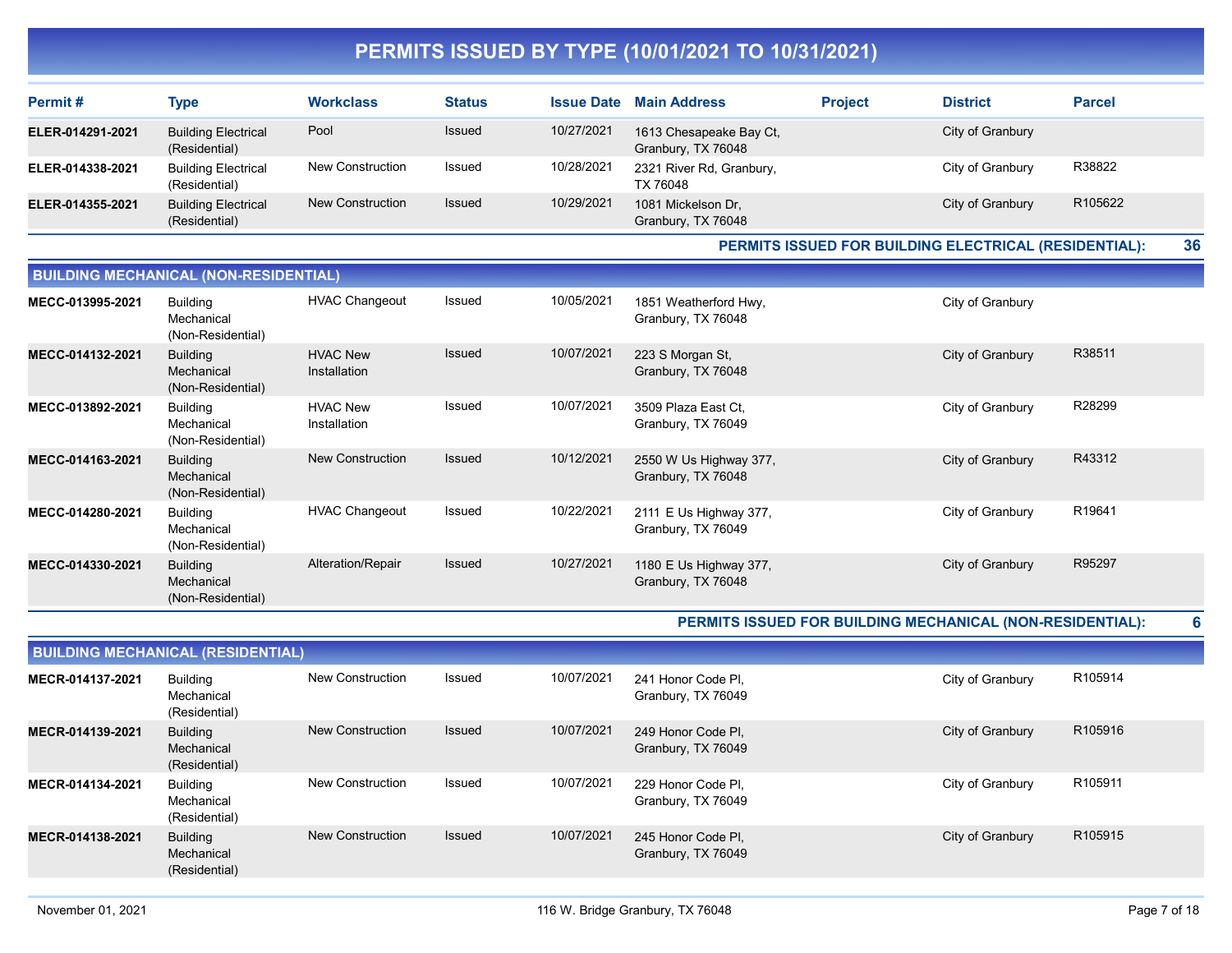| Permit#          | <b>Type</b>                                    | <b>Workclass</b>        | <b>Status</b> |            | <b>Issue Date Main Address</b>             | <b>Project</b> | <b>District</b>  | <b>Parcel</b> |
|------------------|------------------------------------------------|-------------------------|---------------|------------|--------------------------------------------|----------------|------------------|---------------|
| MECR-014135-2021 | <b>Building</b><br>Mechanical<br>(Residential) | <b>New Construction</b> | Issued        | 10/07/2021 | 233 Honor Code Pl,<br>Granbury, TX 76049   |                | City of Granbury | R105912       |
| MECR-014133-2021 | <b>Building</b><br>Mechanical<br>(Residential) | <b>New Construction</b> | <b>Issued</b> | 10/07/2021 | 225 Honor Code PI,<br>Granbury, TX 76049   |                | City of Granbury | R105910       |
| MECR-014136-2021 | <b>Building</b><br>Mechanical<br>(Residential) | <b>New Construction</b> | Issued        | 10/07/2021 | 237 Honor Code PI,<br>Granbury, TX 76049   |                | City of Granbury | R105913       |
| MECR-014140-2021 | <b>Building</b><br>Mechanical<br>(Residential) | <b>New Construction</b> | Issued        | 10/07/2021 | 253 Honor Code Pl,<br>Granbury, TX 76049   |                | City of Granbury | R105917       |
| MECR-014128-2021 | <b>Building</b><br>Mechanical<br>(Residential) | <b>New Construction</b> | Issued        | 10/07/2021 | 1030 Mickleson Dr.<br>Granbury 76049       |                | City of Granbury |               |
| MECR-014127-2021 | <b>Building</b><br>Mechanical<br>(Residential) | <b>New Construction</b> | <b>Issued</b> | 10/07/2021 | 3044 Reed Ct, Granbury<br>76049            |                | City of Granbury |               |
| MECR-014148-2021 | <b>Building</b><br>Mechanical<br>(Residential) | <b>New Construction</b> | Issued        | 10/08/2021 | 1001 Mickleson Dr,<br>Granbury 76049       |                | City of Granbury |               |
| MECR-014230-2021 | <b>Building</b><br>Mechanical<br>(Residential) | <b>New Construction</b> | <b>Issued</b> | 10/19/2021 | 724 Rolling Terrace Ct,<br>Granbury 76049  |                | City of Granbury |               |
| MECR-014232-2021 | <b>Building</b><br>Mechanical<br>(Residential) | <b>New Construction</b> | Issued        | 10/19/2021 | 1089 Mickelson Dr,<br>Granbury, TX 76048   |                | City of Granbury |               |
| MECR-014231-2021 | <b>Building</b><br>Mechanical<br>(Residential) | <b>New Construction</b> | <b>Issued</b> | 10/19/2021 | 726 Rolling Terrace Ct,<br>Granbury 76049  |                | City of Granbury |               |
| MECR-014233-2021 | <b>Building</b><br>Mechanical<br>(Residential) | <b>New Construction</b> | Issued        | 10/19/2021 | 1070 Mickelson Dr,<br>Granbury, TX 76048   |                | City of Granbury |               |
| MECR-014234-2021 | <b>Building</b><br>Mechanical<br>(Residential) | <b>New Construction</b> | Issued        | 10/19/2021 | 1081 Mickelson Dr,<br>Granbury, TX 76048   |                | City of Granbury |               |
| MECR-014235-2021 | <b>Building</b><br>Mechanical<br>(Residential) | <b>New Construction</b> | Issued        | 10/19/2021 | 1077 Mickelson Dr.<br>Granbury, TX 76048   |                | City of Granbury |               |
| MECR-014278-2021 | <b>Building</b><br>Mechanical<br>(Residential) | <b>New Construction</b> | <b>Issued</b> | 10/22/2021 | 324 Smart Strike Ct,<br>Granbury, TX 76048 |                | City of Granbury | R105961       |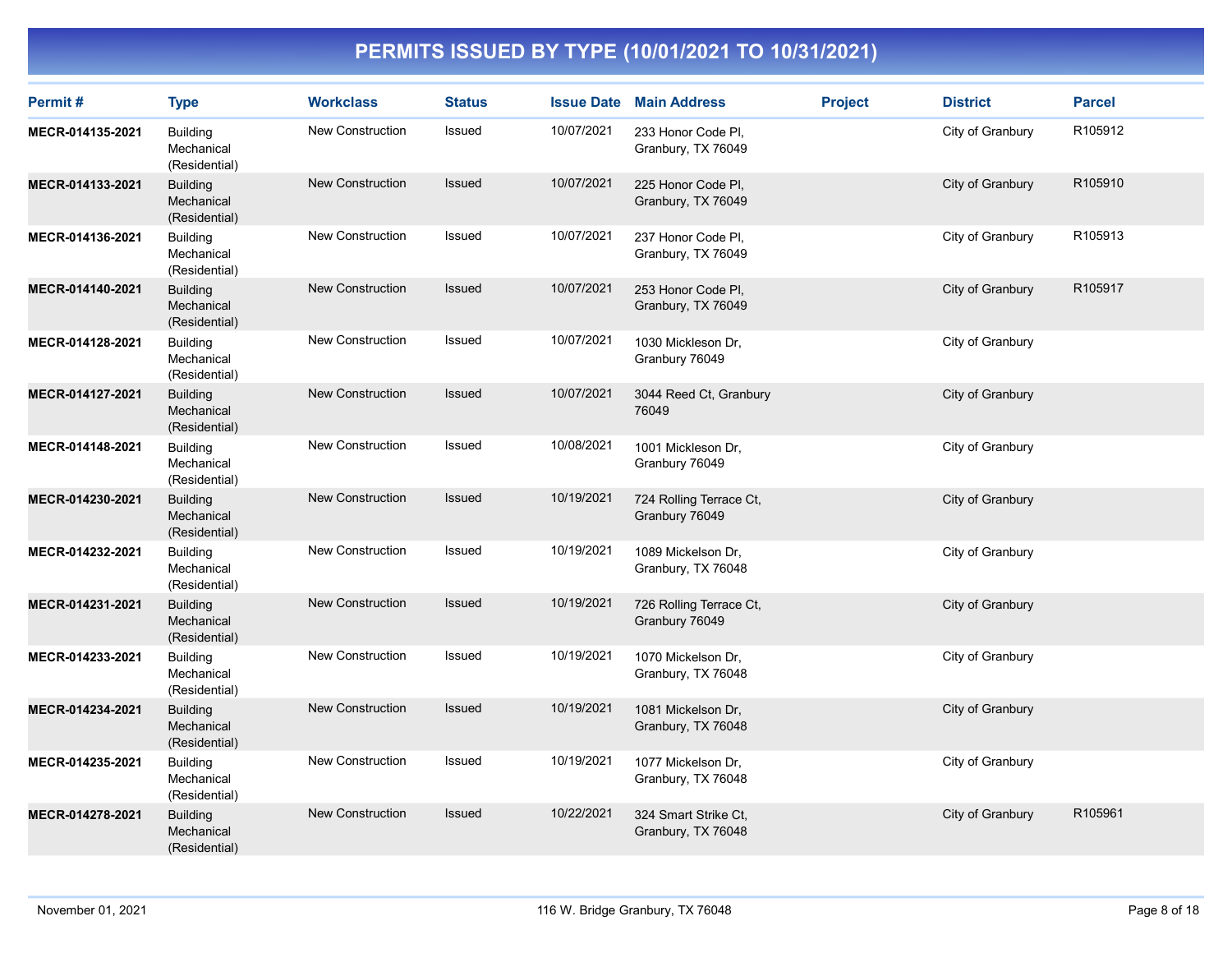| Permit#          | Type                                           | <b>Workclass</b>  | <b>Status</b> | <b>Issue Date</b> | <b>Main Address</b>                           | <b>Project</b> | <b>District</b>  | <b>Parcel</b> |
|------------------|------------------------------------------------|-------------------|---------------|-------------------|-----------------------------------------------|----------------|------------------|---------------|
| MECR-014308-2021 | Buildina<br>Mechanical<br>(Residential)        | New Construction  | Issued        | 10/26/2021        | 3516-1 Abes Landing Dr,<br>Granbury, TX 76049 |                | City of Granbury | R102755       |
| MECR-014309-2021 | <b>Building</b><br>Mechanical<br>(Residential) | New Construction  | <b>Issued</b> | 10/26/2021        | 2036 Spieth St, Granbury,<br>TX 76049         |                | City of Granbury | R105554       |
| MECR-014333-2021 | <b>Building</b><br>Mechanical<br>(Residential) | Alteration/Repair | Issued        | 10/27/2021        | 2304 Vienna Dr. Granbury.<br>TX 76048         |                | City of Granbury | R98954        |

#### PERMITS ISSUED FOR BUILDING MECHANICAL (RESIDENTIAL): 21

| <b>BUILDING PLUMBING (NON-RESIDENTIAL)</b> |                                               |                     |               |            |                                             |                  |         |  |  |  |
|--------------------------------------------|-----------------------------------------------|---------------------|---------------|------------|---------------------------------------------|------------------|---------|--|--|--|
| PLMC-014076-2021                           | <b>Building Plumbing</b><br>(Non-Residential) | <b>Water Heater</b> | <b>Issued</b> | 10/01/2021 | 317 E Us Highway 377,<br>Granbury, TX 76048 | City of Granbury | R99563  |  |  |  |
| PLMC-014089-2021                           | <b>Building Plumbing</b><br>(Non-Residential) | <b>Water Heater</b> | Issued        | 10/01/2021 | 2308 Marseilles Ct.<br>Granbury, TX 76048   | City of Granbury | R96747  |  |  |  |
| PLMC-014096-2021                           | <b>Building Plumbing</b><br>(Non-Residential) | <b>Water Heater</b> | Issued        | 10/04/2021 | 100 Watermark Blvd,<br>Granbury, TX 76048   | City of Granbury | R101167 |  |  |  |
| PLMC-014126-2021                           | <b>Building Plumbing</b><br>(Non-Residential) | Alteration/Repair   | Issued        | 10/06/2021 | 300 S Morgan St, 302,<br>Granbury, TX 76048 | City of Granbury |         |  |  |  |
| PLMC-014172-2021                           | <b>Building Plumbing</b><br>(Non-Residential) | <b>Water Heater</b> | Issued        | 10/12/2021 | 301 NE Loop 567,<br>Granbury, TX 76048      | City of Granbury |         |  |  |  |
| PLMC-014160-2021                           | <b>Building Plumbing</b><br>(Non-Residential) | Alteration/Repair   | Issued        | 10/12/2021 | 137 E Pearl St, Granbury,<br>TX 76048       | City of Granbury | R36569  |  |  |  |
| PLMC-014215-2021                           | <b>Building Plumbing</b><br>(Non-Residential) | <b>Water Heater</b> | <b>Issued</b> | 10/15/2021 | 701 Paluxy Rd, Granbury,<br>TX 76048        | City of Granbury | R37143  |  |  |  |
| PLMC-014229-2021                           | <b>Building Plumbing</b><br>(Non-Residential) | Alteration/Repair   | Issued        | 10/18/2021 | 301 S Park, Granbury, TX<br>76048           | City of Granbury |         |  |  |  |
| PLMC-014250-2021                           | <b>Building Plumbing</b><br>(Non-Residential) | <b>Water Heater</b> | <b>Issued</b> | 10/19/2021 | 1525 E 2Nd St, 402,<br>Granbury, TX 76048   | City of Granbury |         |  |  |  |
| PLMC-014317-2021                           | <b>Building Plumbing</b><br>(Non-Residential) | <b>Water Heater</b> | Issued        | 10/26/2021 | 223 S Morgan St,<br>Granbury, TX 76048      | City of Granbury | R38511  |  |  |  |

PERMITS ISSUED FOR BUILDING PLUMBING (NON-RESIDENTIAL): 10

|                  | <b>BUILDING PLUMBING (RESIDENTIAL)</b>    |                         |        |            |                                             |                  |        |  |  |  |  |  |
|------------------|-------------------------------------------|-------------------------|--------|------------|---------------------------------------------|------------------|--------|--|--|--|--|--|
| PLMR-014078-2021 | <b>Building Plumbing</b><br>(Residential) | Water Heater            | Issued | 10/01/2021 | 218 N Hannaford St.<br>Granbury, TX 76048   | City of Granbury | R38485 |  |  |  |  |  |
| PLMR-014108-2021 | <b>Building Plumbing</b><br>(Residential) | New Construction        | Issued | 10/05/2021 | 4010 Gallivant Dr.<br>Granbury, TX 76048    | City of Granbury |        |  |  |  |  |  |
| PLMR-014109-2021 | <b>Building Plumbing</b><br>(Residential) | <b>New Construction</b> | Issued | 10/05/2021 | 4010 Gallivant Drive,<br>Granbury, TX 76049 | City of Granbury |        |  |  |  |  |  |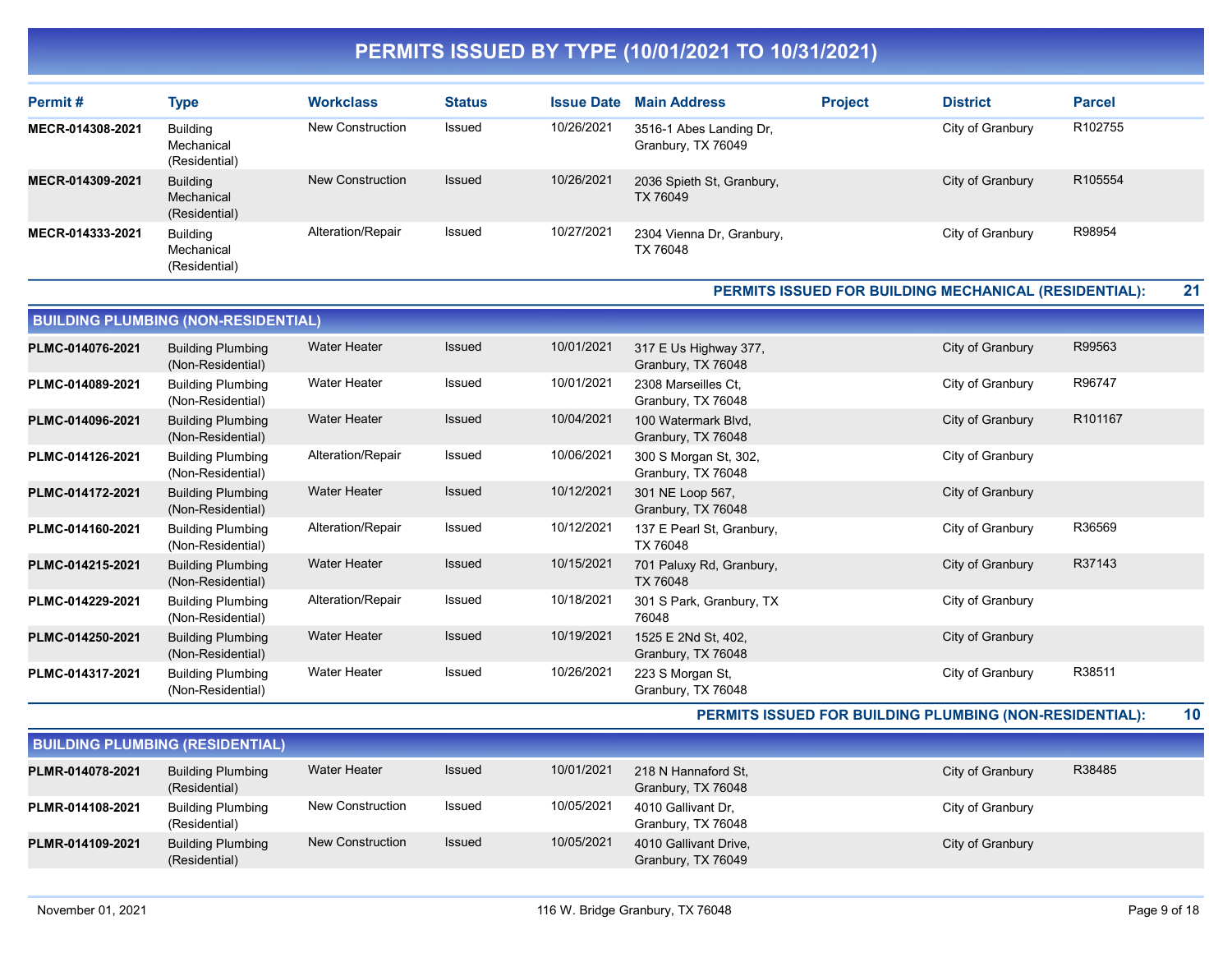| Permit#           | <b>Type</b>                               | <b>Workclass</b>        | <b>Status</b>      | <b>Issue Date</b> | <b>Main Address</b>                               | <b>Project</b> | <b>District</b>  | <b>Parcel</b> |
|-------------------|-------------------------------------------|-------------------------|--------------------|-------------------|---------------------------------------------------|----------------|------------------|---------------|
| PLMR-014130-2021  | <b>Building Plumbing</b><br>(Residential) | <b>New Construction</b> | Issued             | 10/06/2021        | 1204 Catalina Bay Blvd,<br>Granbury, TX 76048     |                | City of Granbury | R95587        |
| PLMR-014129-2021  | <b>Building Plumbing</b><br>(Residential) | <b>New Construction</b> | Issued             | 10/06/2021        | 2008 Spieth St, Granbury,<br>TX 76048             |                | City of Granbury |               |
| PLMR-014141-2021  | <b>Building Plumbing</b><br>(Residential) | New Construction        | Issued             | 10/07/2021        | 3508 Abe'S Landing,<br>Granbury, TX 76048         |                | City of Granbury |               |
| PLMR-014142-2021  | <b>Building Plumbing</b><br>(Residential) | <b>Water Heater</b>     | <b>Issued</b>      | 10/07/2021        | 1015 Teresa Ct, Granbury,<br>TX 76048             |                | City of Granbury | R93959        |
| PLMR-013250-2021  | <b>Building Plumbing</b><br>(Residential) | New Construction        | Issued             | 10/07/2021        | 726 Rolling Terrace Circle,<br>Granbury, TX 76048 |                | City of Granbury | R105072       |
| PLMR-014143-2021  | <b>Building Plumbing</b><br>(Residential) | <b>New Construction</b> | Issued             | 10/07/2021        | 1073 Mickelson Dr.<br>Granbury, TX 76048          |                | City of Granbury | R105620       |
| PLMR-014157-2021  | <b>Building Plumbing</b><br>(Residential) | <b>Water Heater</b>     | Issued             | 10/08/2021        | 1200 Prestwick Ct,<br>Granbury, TX 76048          |                | City of Granbury | R100143       |
| PLMR-012616-2021  | <b>Building Plumbing</b><br>(Residential) | New Construction        | Issued             | 10/12/2021        | 245 Honor Code PI.<br>Granbury, TX 76049          |                | City of Granbury | R105915       |
| PLMR-014161-2021  | <b>Building Plumbing</b><br>(Residential) | <b>Water Heater</b>     | Issued             | 10/13/2021        | 221 Cogdell St, Granbury,<br>TX 76048             |                | City of Granbury | R36729        |
| PLMR-014198-2021  | <b>Building Plumbing</b><br>(Residential) | <b>Water Heater</b>     | Issued             | 10/13/2021        | 520 W Bluff St, Granbury,<br>TX 76048             |                | City of Granbury | R38475        |
| PLMR-014197-2021  | <b>Building Plumbing</b><br>(Residential) | Alteration/Repair       | Issued             | 10/13/2021        | 523 Counts Aly, Granbury,<br>TX 76048             |                | City of Granbury | R37901        |
| PLMR-014209-2021  | <b>Building Plumbing</b><br>(Residential) | <b>Water Heater</b>     | <b>Issued</b>      | 10/14/2021        | 2303 Vineyard Dr.<br>Granbury, TX 76048           |                | City of Granbury | R101483       |
| PLMR-014214-2021  | <b>Building Plumbing</b><br>(Residential) | Alteration/Repair       | Issued             | 10/15/2021        | 1151 Aviara Ct, Granbury,<br>TX 76048             |                | City of Granbury |               |
| PLMR-014240-2021  | <b>Building Plumbing</b><br>(Residential) | <b>New Construction</b> | Issued             | 10/19/2021        | 2309 Bordeaux Dr,<br>Granbury, TX 76048           |                | City of Granbury | R98974        |
| PLMR-014248-2021* | <b>Building Plumbing</b><br>(Residential) | <b>New Construction</b> | Stop Work<br>Order | 10/19/2021        | 404 Mary Lou, Granbury,<br>TX 76048               |                | City of Granbury |               |
| PLMR-014247-2021  | <b>Building Plumbing</b><br>(Residential) | <b>Water Heater</b>     | Issued             | 10/19/2021        | 523 Counts Aly, Granbury,<br>TX 76048             |                | City of Granbury | R37901        |
| PLMR-014246-2021  | <b>Building Plumbing</b><br>(Residential) | New Construction        | Issued             | 10/19/2021        | 3622 Abes Landing Dr,<br>Granbury, TX 76048       |                | City of Granbury | R102513       |
| PLMR-014258-2021  | <b>Building Plumbing</b><br>(Residential) | Alteration/Repair       | <b>Issued</b>      | 10/20/2021        | 1022 W Pearl St, Granbury,<br>TX 76048            |                | City of Granbury | R37013        |
| PLMR-014253-2021  | <b>Building Plumbing</b><br>(Residential) | <b>Water Heater</b>     | Issued             | 10/20/2021        | 4812 Topaz Ln, Granbury,<br>TX 76049              |                | City of Granbury | R93795        |
| PLMR-014252-2021  | <b>Building Plumbing</b><br>(Residential) | <b>New Construction</b> | Issued             | 10/20/2021        | 2000 Spieth St, Granbury,<br><b>TX 76048</b>      |                | City of Granbury | R105545       |
| PLMR-014274-2021  | <b>Building Plumbing</b><br>(Residential) | Alteration/Repair       | Issued             | 10/21/2021        | 209 Kessler Dr, Granbury,<br>TX 76048             |                | City of Granbury | R37557        |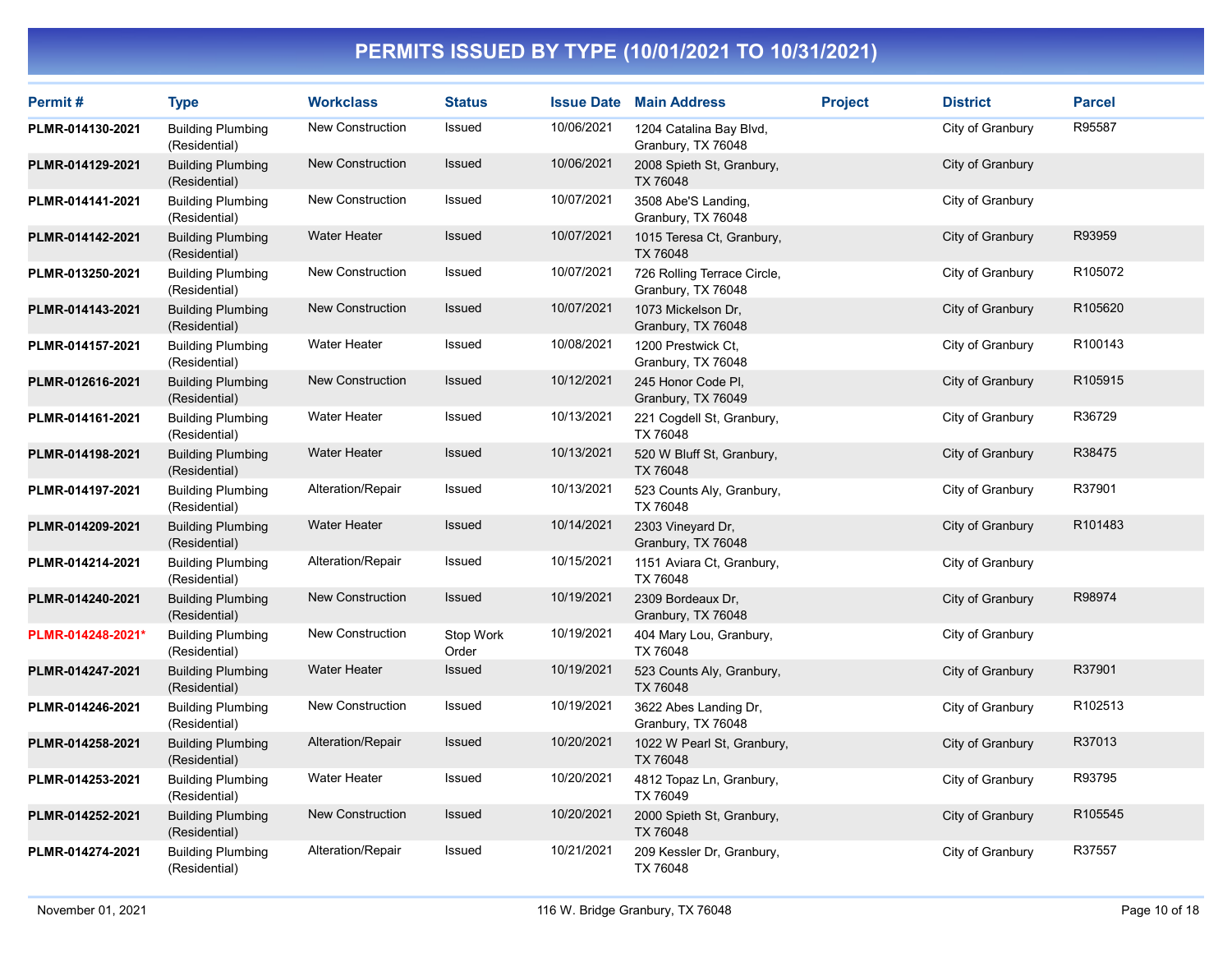| Permit#          | <b>Type</b>                               | <b>Workclass</b>    | <b>Status</b> | <b>Issue Date</b> | <b>Main Address</b>                          | <b>Project</b> | <b>District</b>  | <b>Parcel</b> |
|------------------|-------------------------------------------|---------------------|---------------|-------------------|----------------------------------------------|----------------|------------------|---------------|
| PLMR-014282-2021 | <b>Building Plumbing</b><br>(Residential) | <b>Water Heater</b> | <b>Issued</b> | 10/22/2021        | 1104 Canvasback Dr.<br>Granbury, TX 76048    |                | City of Granbury | R38828        |
| PLMR-014293-2021 | <b>Building Plumbing</b><br>(Residential) | <b>Water Heater</b> | Issued        | 10/25/2021        | 608 S Morgan St,<br>Granbury, TX 76048       |                | City of Granbury | R37144        |
| PLMR-014296-2021 | <b>Building Plumbing</b><br>(Residential) | New Construction    | <b>Issued</b> | 10/25/2021        | 404 Mary Lou Ct,<br>Granbury, TX 76048       |                | City of Granbury |               |
| PLMR-014313-2021 | <b>Building Plumbing</b><br>(Residential) | New Construction    | Issued        | 10/26/2021        | 2091 Spieth St, Granbury,<br>TX 76048        |                | City of Granbury | R105600       |
| PLMR-014334-2021 | <b>Building Plumbing</b><br>(Residential) | Alteration/Repair   | <b>Issued</b> | 10/28/2021        | 400 W Atchley Dr.<br>Granbury, TX 76048      |                | City of Granbury | R37278        |
| PLMR-014348-2021 | <b>Building Plumbing</b><br>(Residential) | New Construction    | Issued        | 10/28/2021        | 2052 Spieth St, Granbury,<br>TX 76048        |                | City of Granbury | R105558       |
| PLMR-014346-2021 | <b>Building Plumbing</b><br>(Residential) | New Construction    | <b>Issued</b> | 10/28/2021        | 105 Ada Court, Granbury,<br>TX 76048         |                | City of Granbury | R96201        |
| PLMR-014339-2021 | <b>Building Plumbing</b><br>(Residential) | <b>Water Heater</b> | Issued        | 10/28/2021        | 3320 Crystal Clear Ct.<br>Granbury, TX 76049 |                | City of Granbury | R101407       |

PERMITS ISSUED FOR BUILDING PLUMBING (RESIDENTIAL): 32

| <b>CERTIFICATE OF OCCUPANCY</b> |                             |                                             |               |            |                                                 |                  |        |  |  |  |
|---------------------------------|-----------------------------|---------------------------------------------|---------------|------------|-------------------------------------------------|------------------|--------|--|--|--|
| CO-014082-2021                  | Certificate of<br>Occupancy | Certificate of<br>Occupancy -<br>Commercial | In Review     | 10/01/2021 | 212 N Crockett St.<br>Granbury, TX 76048        | City of Granbury | R36591 |  |  |  |
| CO-014094-2021                  | Certificate of<br>Occupancy | Certificate of<br>Occupancy -<br>Commercial | In Review     | 10/01/2021 | 2405 E Highway 377,<br>Granbury, TX 76049       | City of Granbury |        |  |  |  |
| CO-014079-2021                  | Certificate of<br>Occupancy | Certificate of<br>Occupancy -<br>Commercial | In Review     | 10/01/2021 | 2441 E Us Highway 377,<br>Granbury, TX 76049    | City of Granbury | R98933 |  |  |  |
| CO-014098-2021                  | Certificate of<br>Occupancy | Safety Inspection                           | Complete      | 10/04/2021 | 1333 N Plaza Dr, 100,<br>Granbury, TX 76048     | City of Granbury | R45473 |  |  |  |
| CO-013888-2021                  | Certificate of<br>Occupancy | Certificate of<br>Occupancy -<br>Commercial | <b>Issued</b> | 10/06/2021 | 5420 E Us Highway 377, A,<br>Granbury, TX 76049 | City of Granbury | R91010 |  |  |  |
| CO-013257-2021                  | Certificate of<br>Occupancy | Certificate of<br>Occupancy -<br>Commercial | <b>Issued</b> | 10/06/2021 | 2600 James Rd, 300,<br>Granbury, TX 76049       | City of Granbury | R99334 |  |  |  |
| CO-014150-2021                  | Certificate of<br>Occupancy | Certificate of<br>Occupancy -<br>Commercial | <b>Issued</b> | 10/08/2021 | 223 S Morgan St,<br>Granbury, TX 76048          | City of Granbury | R38511 |  |  |  |
| CO-014156-2021                  | Certificate of<br>Occupancy | Certificate of<br>Occupancy -<br>Commercial | <b>Issued</b> | 10/08/2021 | 4505 E Us Highway 377,<br>Granbury, TX 76049    | City of Granbury |        |  |  |  |

Ξ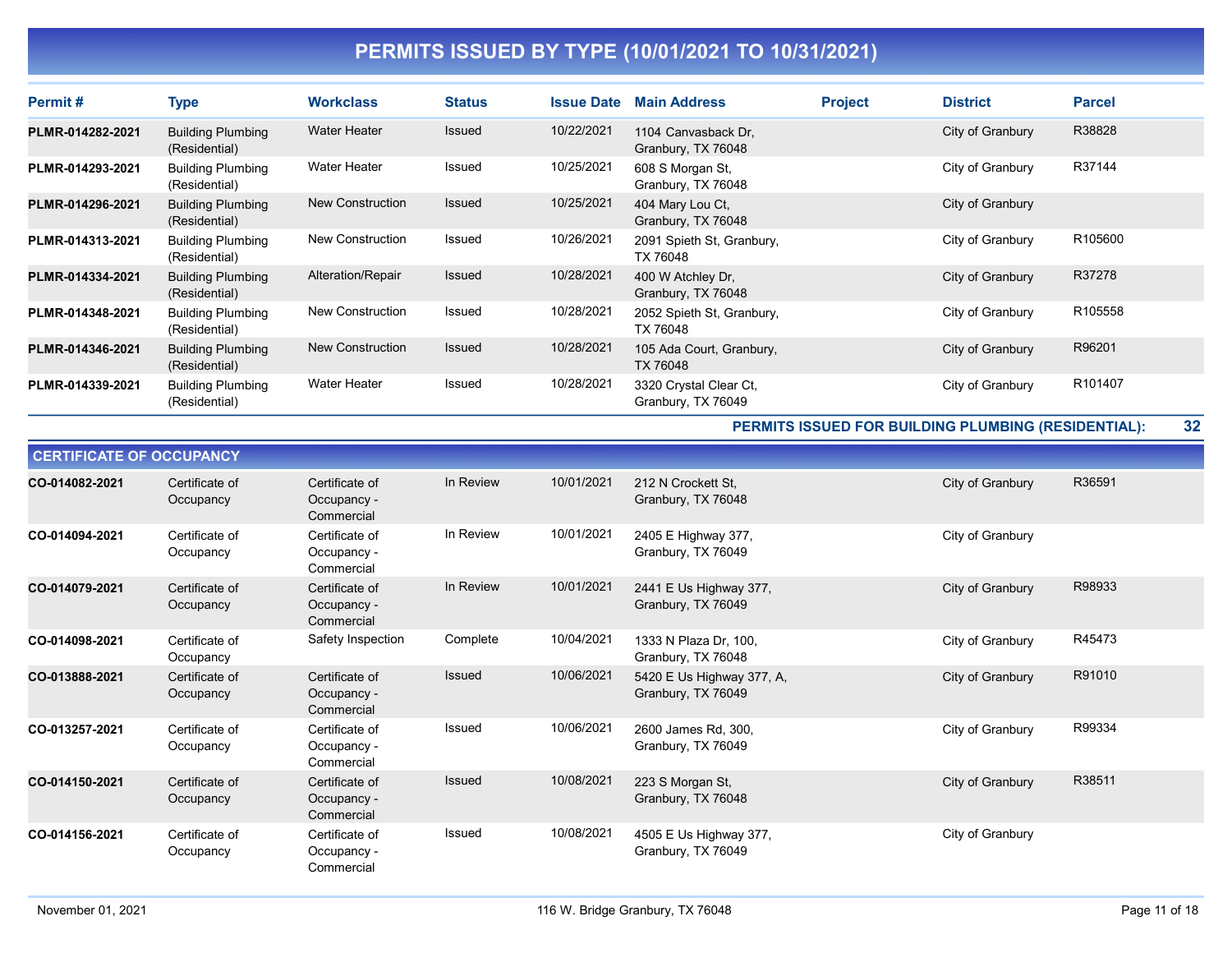| Permit#         | <b>Type</b>                 | <b>Workclass</b>                            | <b>Status</b>      |            | <b>Issue Date Main Address</b>                  | <b>Project</b> | <b>District</b>  | <b>Parcel</b> |
|-----------------|-----------------------------|---------------------------------------------|--------------------|------------|-------------------------------------------------|----------------|------------------|---------------|
| CO-014204-2021  | Certificate of<br>Occupancy | Certificate of<br>Occupancy -<br>Commercial | In Review          | 10/14/2021 | 314 S Morgan St,<br>Granbury, TX 76048          |                | City of Granbury | R38600        |
| CO-013232-2021  | Certificate of<br>Occupancy | Certificate of<br>Occupancy -<br>Commercial | Issued             | 10/18/2021 | 3115 Fall Creek Hwy,<br>Granbury, TX 76049      |                | City of Granbury | R43967        |
| CO-014091-2021  | Certificate of<br>Occupancy | Certificate of<br>Occupancy -<br>Commercial | Issued             | 10/18/2021 | 2550 W Us Highway 377,<br>Granbury, TX 76048    |                | City of Granbury | R43312        |
| CO-014254-2021  | Certificate of<br>Occupancy | Certificate of<br>Occupancy -<br>Commercial | Void               | 10/20/2021 | 1310 Paluxy Rd, Granbury,<br>TX 76048           |                | City of Granbury | R37168        |
| CO-014261-2021  | Certificate of<br>Occupancy | Certificate of<br>Occupancy -<br>Commercial | In Review          | 10/20/2021 | 635 E Bridge St, Granbury,<br>TX 76048          |                | City of Granbury | R43454        |
| CO-014080-2021  | Certificate of<br>Occupancy | Certificate of<br>Occupancy -<br>Commercial | Issued             | 10/21/2021 | 5420 E Us Highway 377, B,<br>Granbury, TX 76049 |                | City of Granbury | R91010        |
| CO-014275-2021* | Certificate of<br>Occupancy | Certificate of<br>Occupancy -<br>Commercial | In Review          | 10/21/2021 | 3014 Fall Creek Hwy,<br>Granbury, TX 76049      |                | City of Granbury | R43796        |
| CO-013930-2021  | Certificate of<br>Occupancy | Certificate of<br>Occupancy -<br>Commercial | Issued             | 10/22/2021 | 300 S Morgan St, 302,<br>Granbury, TX 76048     |                | City of Granbury | R38600        |
| CO-014281-2021* | Certificate of<br>Occupancy | Certificate of<br>Occupancy -<br>Commercial | Stop Work<br>Order | 10/22/2021 | 4226 E Us Highway 377,<br>Granbury, TX 76049    |                | City of Granbury | R93121        |
| CO-014311-2021  | Certificate of<br>Occupancy | Certificate of<br>Occupancy -<br>Commercial | In Review          | 10/25/2021 | 5700 E Us Highway 377,<br>Granbury, TX 76049    |                | City of Granbury | R96734        |
| CO-014295-2021  | Certificate of<br>Occupancy | Certificate of<br>Occupancy -<br>Commercial | In Review          | 10/25/2021 | 106 N Houston St.<br>Granbury, TX 76048         |                | City of Granbury | R36624        |
| CO-014302-2021  | Certificate of<br>Occupancy | Certificate of<br>Occupancy -<br>Commercial | In Review          | 10/25/2021 | 3710 E Us Highway 377,<br>Granbury, TX 76049    |                | City of Granbury | R103661       |
| CO-014298-2021  | Certificate of<br>Occupancy | Certificate of<br>Occupancy -<br>Commercial | In Review          | 10/25/2021 | 5676 Acton Highway,<br>Granbury, TX 76048       |                | City of Granbury |               |
| CO-014315-2021  | Certificate of<br>Occupancy | Certificate of<br>Occupancy -<br>Commercial | Issued             | 10/26/2021 | 440 E Pearl St, Granbury,<br>TX 76048           |                | City of Granbury | R103133       |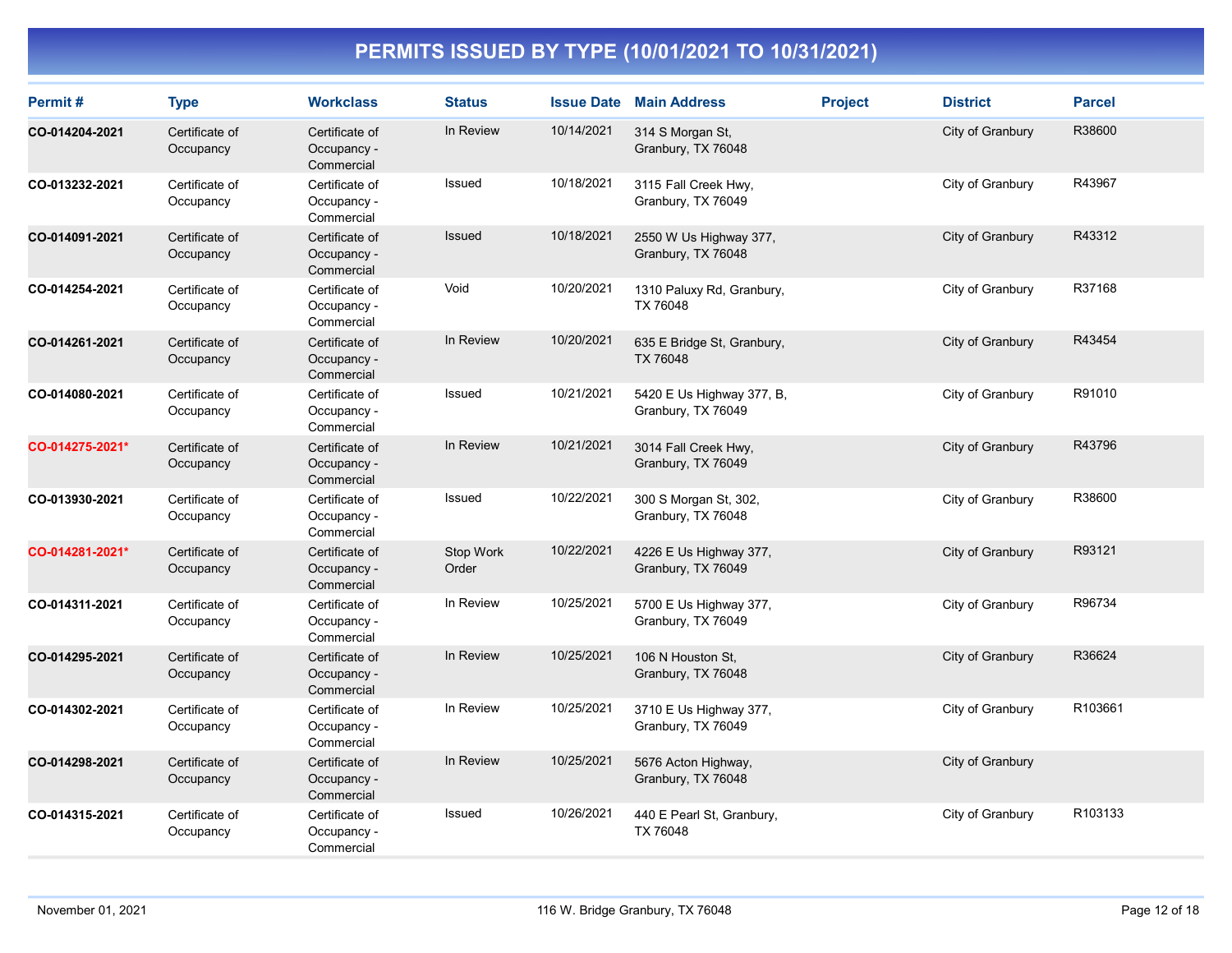| Permit#           | <b>Type</b>                 | <b>Workclass</b>                            | <b>Status</b> | <b>Issue Date</b> | <b>Main Address</b>                            | <b>Project</b> | <b>District</b>                              | <b>Parcel</b> |    |
|-------------------|-----------------------------|---------------------------------------------|---------------|-------------------|------------------------------------------------|----------------|----------------------------------------------|---------------|----|
| CO-014323-2021    | Certificate of<br>Occupancy | Certificate of<br>Occupancy -<br>Commercial | In Review     | 10/26/2021        | 2211 W Pearl St, 5,<br>Granbury, TX 76048      |                | City of Granbury                             | R32544        |    |
| CO-014279-2021    | Certificate of<br>Occupancy | Certificate of<br>Occupancy -<br>Commercial | Issued        | 10/28/2021        | 308 S Hannaford St.<br>Granbury, TX 76048      |                | City of Granbury                             | R38585        |    |
| CO-014360-2021    | Certificate of<br>Occupancy | Certificate of<br>Occupancy -<br>Commercial | In Review     | 10/29/2021        | 1835 Acton Highway,<br>Granbury, TX 76049      |                | City of Granbury                             |               |    |
|                   |                             |                                             |               |                   |                                                |                | PERMITS ISSUED FOR CERTIFICATE OF OCCUPANCY: |               | 25 |
| <b>FIRE</b>       |                             |                                             |               |                   |                                                |                |                                              |               |    |
| FIRE-014081-2021  | Fire                        | Fire Alarm                                  | Issued        | 10/01/2021        | 2000 Crossland Rd,<br>Granbury, TX 76048       |                | City of Granbury                             | R91715        |    |
| FIRE-011865-2021  | Fire                        | Sprinkler                                   | Issued        | 10/07/2021        | 1101 White Cliff Rd,<br>Granbury, TX 76048     |                | City of Granbury                             |               |    |
| FIRE-014189-2021  | Fire                        | Sprinkler                                   | Issued        | 10/28/2021        | 3726 Fm 4, Granbury, TX<br>76049               |                | City of Granbury                             |               |    |
|                   |                             |                                             |               |                   |                                                |                | <b>PERMITS ISSUED FOR FIRE:</b>              |               | 3  |
| <b>HEALTH</b>     |                             |                                             |               |                   |                                                |                |                                              |               |    |
| HEAL-013990-2021  | Health                      | On-site Sewage<br>Facility                  | Issued        | 10/14/2021        | 633 Keith Ct, Granbury, TX<br>76048            |                | City of Granbury                             |               |    |
|                   |                             |                                             |               |                   |                                                |                | <b>PERMITS ISSUED FOR HEALTH:</b>            |               | 1  |
| <b>IRRIGATION</b> |                             |                                             |               |                   |                                                |                |                                              |               |    |
| IRR-013981-2021   | Irrigation                  | New Residential                             | Complete      | 10/01/2021        | 758 Rolling Terrace Cir,<br>Granbury, TX 76049 |                | City of Granbury                             |               |    |
| IRR-013978-2021   | Irrigation                  | New Residential                             | Complete      | 10/01/2021        | 752 Rolling Terrace Cir,<br>Granbury, TX 76049 |                | City of Granbury                             |               |    |
| IRR-013980-2021   | Irrigation                  | New Residential                             | Complete      | 10/01/2021        | 756 Rolling Terrace Cir,<br>Granbury, TX 76049 |                | City of Granbury                             |               |    |
| IRR-014077-2021   | Irrigation                  | <b>New Residential</b>                      | Issued        | 10/01/2021        | 1108 Aviara Ct, Granbury,<br>TX 76048          |                | City of Granbury                             | R105372       |    |
| IRR-013975-2021   | Irrigation                  | New Residential                             | Issued        | 10/01/2021        | 748 Rolling Terrace Cir,<br>Granbury, TX 76049 |                | City of Granbury                             |               |    |
| IRR-013957-2021   | Irrigation                  | <b>New Residential</b>                      | Issued        | 10/01/2021        | 4009 Gallivant Dr.<br>Granbury, TX 76049       |                | City of Granbury                             |               |    |
| IRR-013979-2021   | Irrigation                  | New Residential                             | Complete      | 10/01/2021        | 754 Rolling Terrace Cir,<br>Granbury, TX 76049 |                | City of Granbury                             |               |    |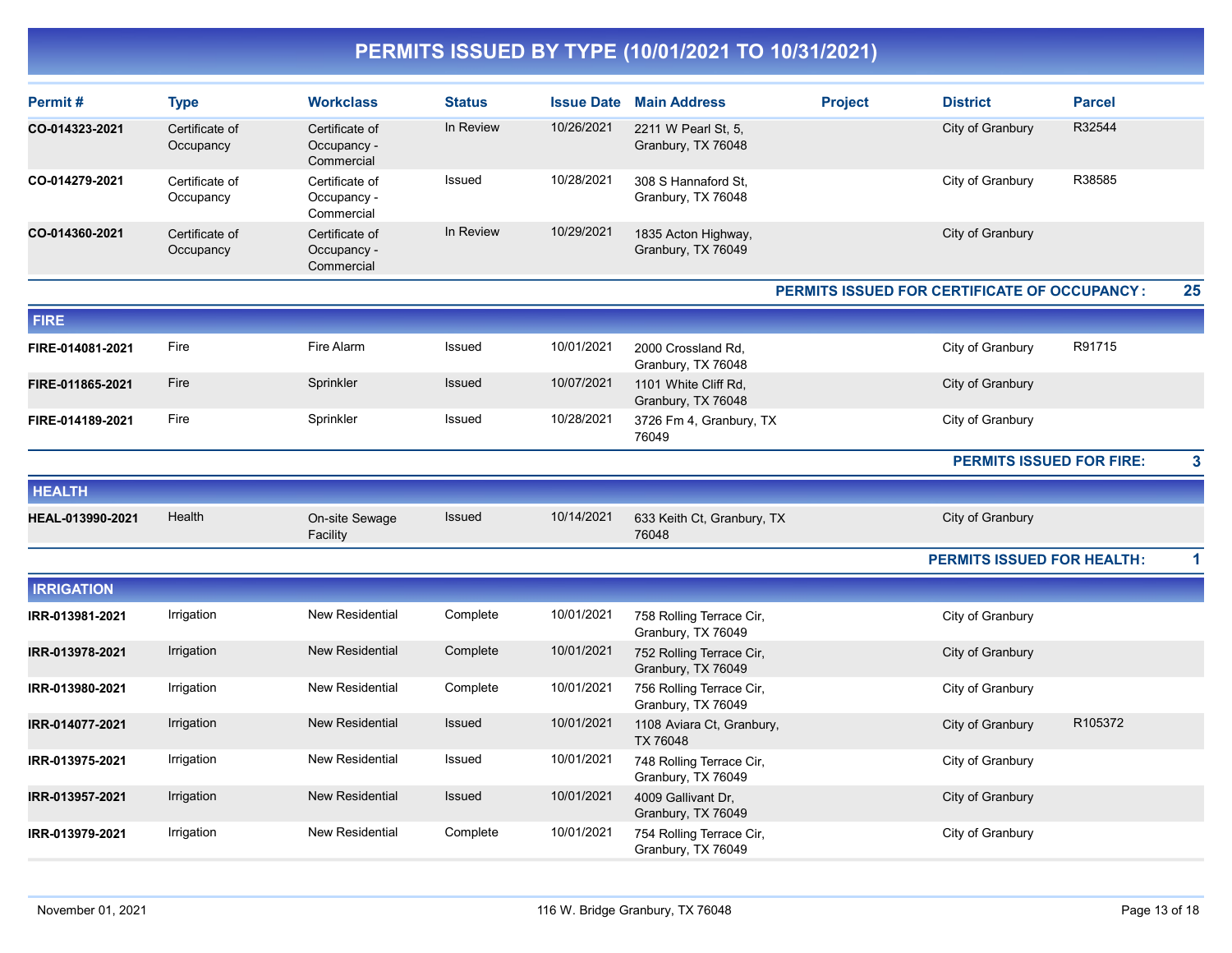| Permit#          | <b>Type</b> | <b>Workclass</b>       | <b>Status</b> |            | <b>Issue Date Main Address</b>                 | <b>Project</b> | <b>District</b>  | <b>Parcel</b> |
|------------------|-------------|------------------------|---------------|------------|------------------------------------------------|----------------|------------------|---------------|
| IRR-013976-2021  | Irrigation  | <b>New Residential</b> | Complete      | 10/01/2021 | 750 Rolling Terrace Cir,<br>Granbury, TX 76049 |                | City of Granbury |               |
| IRR-014103-2021  | Irrigation  | New Residential        | Issued        | 10/12/2021 | 3309 Promenade Dr.<br>Granbury, TX 76049       |                | City of Granbury |               |
| IRR-014182-2021  | Irrigation  | <b>New Residential</b> | Complete      | 10/12/2021 | 1212 Noble Flair Ct,<br>Granbury, TX 76049     |                | City of Granbury |               |
| IRR-014181-2021  | Irrigation  | New Residential        | Complete      | 10/12/2021 | 1208 Noble Flair Ct,<br>Granbury, TX 76049     |                | City of Granbury |               |
| IRR-014180-2021  | Irrigation  | <b>New Residential</b> | Complete      | 10/12/2021 | 1216 Noble Flair Ct,<br>Granbury, TX 76049     |                | City of Granbury |               |
| IRR-014178-2021  | Irrigation  | New Residential        | Complete      | 10/12/2021 | 1200 Noble Flair Ct,<br>Granbury, TX 76049     |                | City of Granbury |               |
| IRR-014179-2021  | Irrigation  | <b>New Residential</b> | Complete      | 10/12/2021 | 1204 Noble Flair Ct.<br>Granbury, TX 76049     |                | City of Granbury |               |
| IRR-014184-2021  | Irrigation  | New Residential        | Complete      | 10/12/2021 | 1224 Noble Flair Ct.<br>Granbury, TX 76049     |                | City of Granbury |               |
| IRR-014183-2021  | Irrigation  | New Residential        | Complete      | 10/12/2021 | 1220 Noble Flair Ct.<br>Granbury, TX 76049     |                | City of Granbury |               |
| IRR-014174-2021  | Irrigation  | <b>New Residential</b> | Issued        | 10/13/2021 | 1824 Ruffian Rd, Granbury,<br>TX 76049         |                | City of Granbury | R106131       |
| IRR-014175-2021  | Irrigation  | New Residential        | <b>Issued</b> | 10/13/2021 | 1609 Omaha Dr, Granbury,<br>TX 76049           |                | City of Granbury | R105969       |
| IRR-014177-2021  | Irrigation  | <b>New Residential</b> | Issued        | 10/13/2021 | 1621 Omaha Dr, Granbury,<br>TX 76049           |                | City of Granbury | R105973       |
| IRR-014176-2021  | Irrigation  | <b>New Residential</b> | Issued        | 10/13/2021 | 1633 Omaha Dr, Granbury,<br>TX 76049           |                | City of Granbury | R105976       |
| IRR-014173-2021  | Irrigation  | New Residential        | Issued        | 10/13/2021 | 1817 Ruffian Rd, Granbury,<br>TX 76048         |                | City of Granbury | R106105       |
| IRR-014190-2021* | Irrigation  | <b>New Residential</b> | Issued        | 10/13/2021 | 404 Mary Lou, Granbury,<br>TX 76048            |                | City of Granbury | R101331       |
| IRR-014200-2021  | Irrigation  | <b>New Residential</b> | Issued        | 10/14/2021 | 1829 Ruffian Dr, Granbury,<br>TX 76049         |                | City of Granbury | R106102       |
| IRR-014199-2021  | Irrigation  | New Residential        | Issued        | 10/14/2021 | 1844 Ruffian Rd, Granbury,<br>TX 76049         |                | City of Granbury | R106126       |
| IRR-014162-2021  | Irrigation  | <b>New Residential</b> | Issued        | 10/19/2021 | 3010 Meandering Way,<br>Granbury, TX 76049     |                | City of Granbury |               |
| IRR-014241-2021  | Irrigation  | New Residential        | Issued        | 10/19/2021 | 1304 Joshua Way,<br>Granbury, TX 76048         |                | City of Granbury | R100574       |
| IRR-014238-2021  | Irrigation  | <b>New Residential</b> | Issued        | 10/19/2021 | 3304 Promenade Dr.<br>Granbury, TX 76049       |                | City of Granbury |               |
| IRR-014249-2021  | Irrigation  | <b>New Residential</b> | <b>Issued</b> | 10/19/2021 | 1034 Mickelson Dr,<br>Granbury, TX 76048       |                | City of Granbury | R105615       |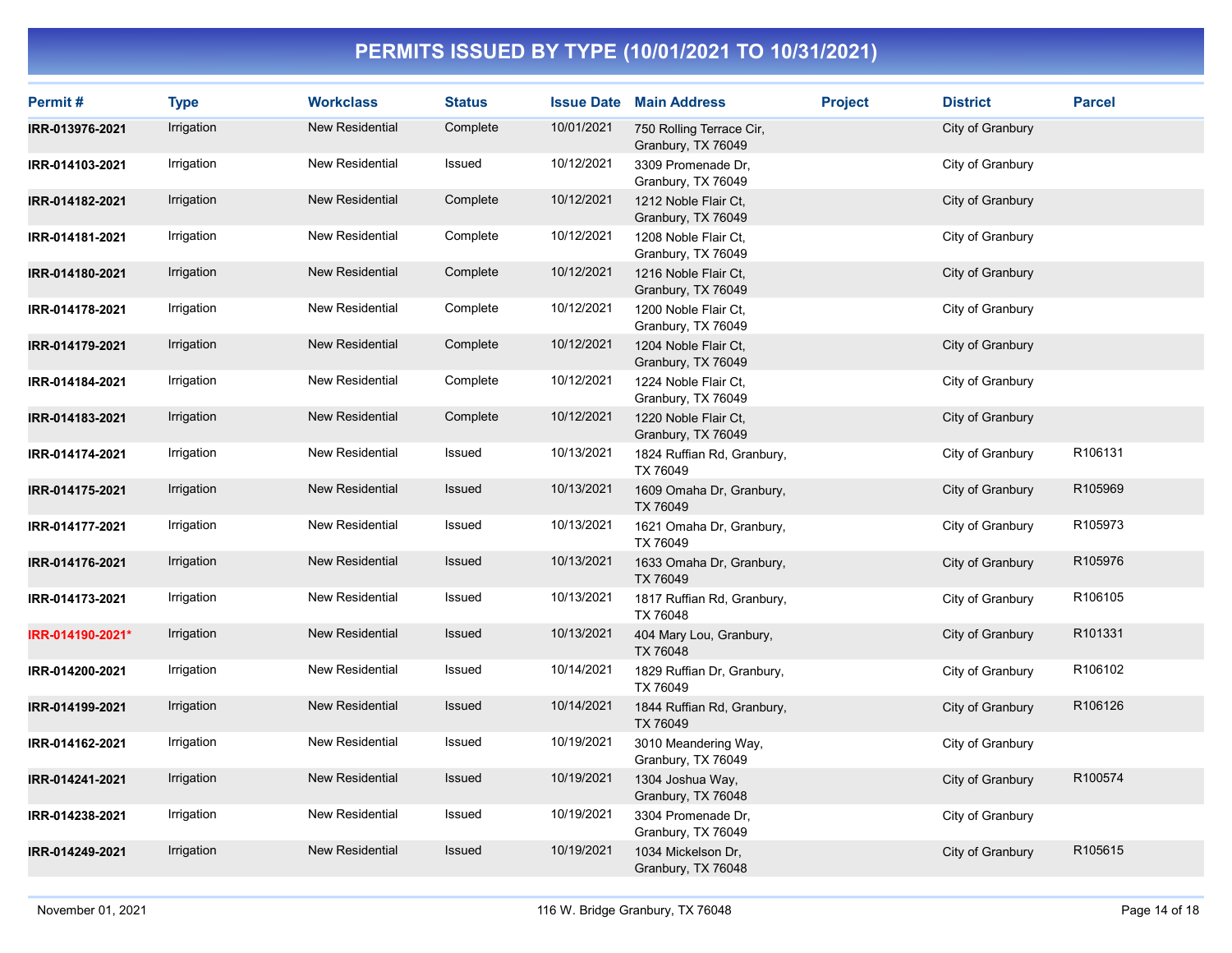| Permit#           | Type       | <b>Workclass</b>       | <b>Status</b> | <b>Issue Date</b> | <b>Main Address</b>                      | <b>Project</b> | <b>District</b>                       | <b>Parcel</b> |
|-------------------|------------|------------------------|---------------|-------------------|------------------------------------------|----------------|---------------------------------------|---------------|
| IRR-014239-2021   | Irrigation | <b>New Residential</b> | Issued        | 10/19/2021        | 3205 Promenade Dr.<br>Granbury, TX 76049 |                | City of Granbury                      |               |
| IRR-014236-2021   | Irrigation | <b>New Residential</b> | <b>Issued</b> | 10/20/2021        | 3302 Promenade Dr.<br>Granbury, TX 76049 |                | City of Granbury                      |               |
| IRR-014265-2021   | Irrigation | <b>New Residential</b> | Issued        | 10/25/2021        | 2000 Spieth St, Granbury,<br>TX 76048    |                | City of Granbury                      | R105545       |
| IRR-014256-2021   | Irrigation | <b>New Residential</b> | <b>Issued</b> | 10/25/2021        | 1613 Omaha Dr, Granbury,<br>TX 76049     |                | City of Granbury                      | R105971       |
| IRR-014255-2021   | Irrigation | <b>New Residential</b> | Issued        | 10/25/2021        | 1605 Omaha Dr, Granbury,<br>TX 76049     |                | City of Granbury                      | R105968       |
| IRR-014257-2021   | Irrigation | <b>New Residential</b> | <b>Issued</b> | 10/25/2021        | 1836 Ruffian Rd, Granbury,<br>TX 76049   |                | City of Granbury                      | R106128       |
| IRR-014322-2021   | Irrigation | <b>New Residential</b> | Issued        | 10/28/2021        | 2011 Spieth St, Granbury,<br>TX 76048    |                | City of Granbury                      | R105578       |
| IRR-014351-2021   | Irrigation | <b>New Residential</b> | Issued        | 10/29/2021        | 1629 Omaha Dr, Granbury,<br>TX 76049     |                | City of Granbury                      | R105975       |
| IRR-014352-2021   | Irrigation | <b>New Residential</b> | <b>Issued</b> | 10/29/2021        | 1617 Omaha Dr, Granbury,<br>TX 76049     |                | City of Granbury                      | R105972       |
| IRR-014350-2021   | Irrigation | <b>New Residential</b> | Issued        | 10/29/2021        | 1637 Omaha Dr, Granbury,<br>TX 76049     |                | City of Granbury                      | R105977       |
|                   |            |                        |               |                   |                                          |                | <b>PERMITS ISSUED FOR IRRIGATION:</b> | 38            |
| BAAL IBPAIRPUPLLU |            |                        |               |                   |                                          |                |                                       |               |

| <b>POOL (RESIDENTIAL)</b> |                    |           |               |            |                                               |                  |         |  |  |  |
|---------------------------|--------------------|-----------|---------------|------------|-----------------------------------------------|------------------|---------|--|--|--|
| POOLR-014047-2021         | Pool (Residential) | In Ground | Issued        | 10/04/2021 | 2702 Harborside Dr.<br>Granbury, TX 76048     | City of Granbury | R92741  |  |  |  |
| POOLR-014152-2021         | Pool (Residential) | In Ground | <b>Issued</b> | 10/12/2021 | 2068 Spieth St, Granbury,<br>TX 76048         | City of Granbury |         |  |  |  |
| POOLR-014191-2021         | Pool (Residential) | In Ground | Issued        | 10/14/2021 | 1607 Chesapeake Bay Ct,<br>Granbury, TX 76048 | City of Granbury |         |  |  |  |
| POOLR-014290-2021         | Pool (Residential) | In Ground | In Review     | 10/25/2021 | 1016 Sunset Bay Ct,<br>Granbury, TX 76048     | City of Granbury | R102239 |  |  |  |

PERMITS ISSUED FOR POOL (RESIDENTIAL): 4

| <b>RIGHT OF WAY</b> |              |                              |        |            |                                              |                  |        |
|---------------------|--------------|------------------------------|--------|------------|----------------------------------------------|------------------|--------|
| ROW-014101-2021     | Right of Way | Right of Way<br>Construction | Issued | 10/04/2021 | 1031 E Us Highway 377,<br>Granbury, TX 76048 | City of Granbury | R99460 |
| ROW-014115-2021     | Right of Way | Right of Way<br>Construction | Issued | 10/05/2021 | 1001 Mickelson Dr.<br>Granbury, TX 76048     | City of Granbury |        |
| ROW-014113-2021     | Right of Way | Right of Way<br>Construction | Issued | 10/05/2021 | 2031 Spieth Street,<br>Granbury, TX 76048    | City of Granbury |        |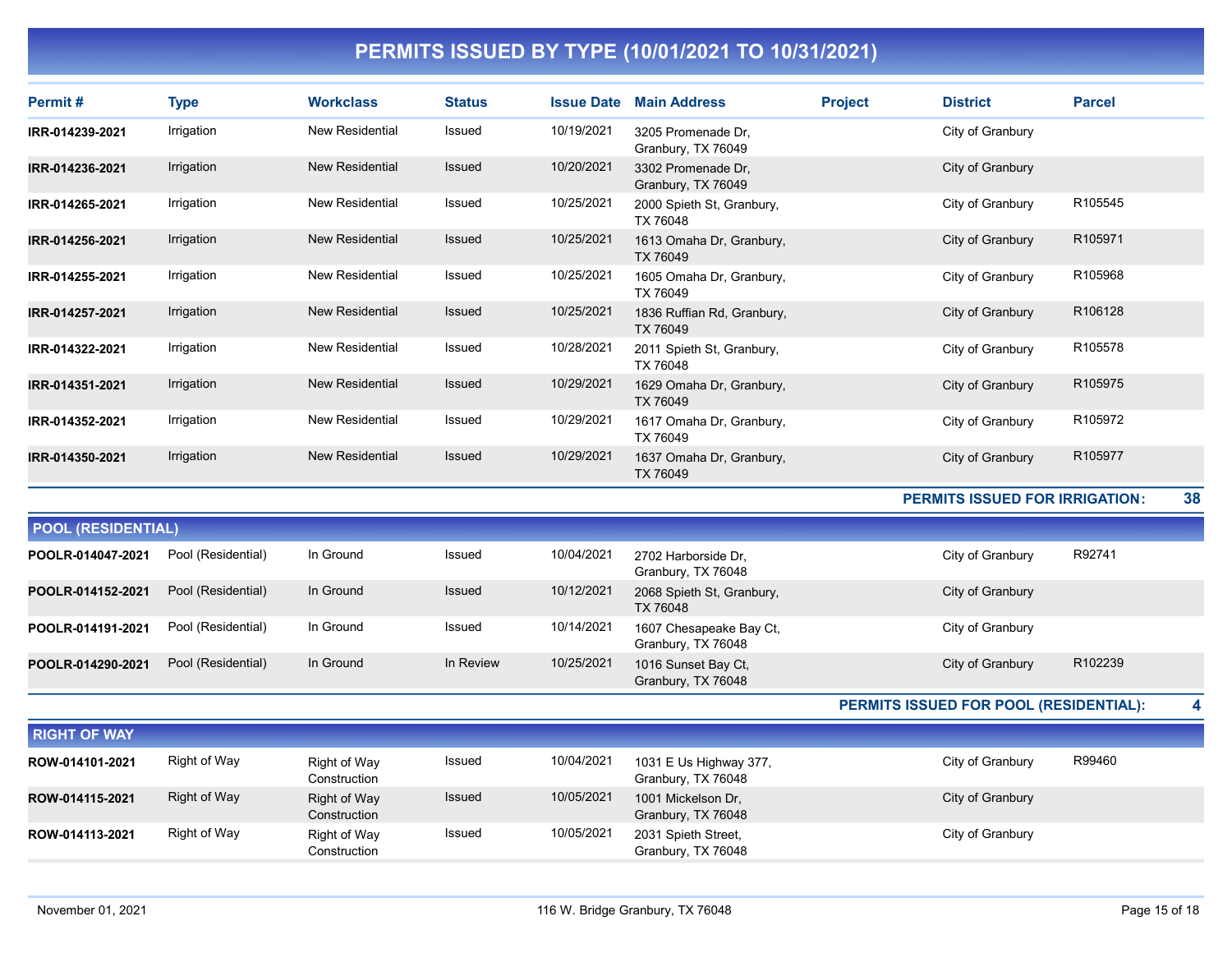| <b>Permit#</b>  | Type                | <b>Workclass</b>             | <b>Status</b> | <b>Issue Date</b> | <b>Main Address</b>                          | <b>Project</b> | <b>District</b>  | <b>Parcel</b> |
|-----------------|---------------------|------------------------------|---------------|-------------------|----------------------------------------------|----------------|------------------|---------------|
| ROW-014114-2021 | <b>Right of Way</b> | Right of Way<br>Construction | Issued        | 10/05/2021        | 1030 Mickelson Dr.<br>Granbury, TX 76048     |                | City of Granbury |               |
| ROW-014111-2021 | Right of Way        | Right of Way<br>Construction | Issued        | 10/05/2021        | 2004 Spieth St, Granbury,<br>TX 76048        |                | City of Granbury |               |
| ROW-014112-2021 | Right of Way        | Right of Way<br>Construction | Issued        | 10/05/2021        | 2011 Spieth St, Granbury,<br><b>TX</b>       |                | City of Granbury |               |
| ROW-014116-2021 | Right of Way        | Right of Way<br>Construction | Issued        | 10/05/2021        | 3444 Reed Ct, Granbury,<br>TX 76048          |                | City of Granbury |               |
| ROW-014192-2021 | Right of Way        | Right of Way<br>Construction | Issued        | 10/13/2021        | 1429 N Plaza Dr, Granbury,<br>TX 76048       |                | City of Granbury | R32614        |
| ROW-014193-2021 | Right of Way        | Right of Way<br>Construction | Issued        | 10/13/2021        | 3009 Green Meadows Rd,<br>Granbury, TX 76049 |                | City of Granbury | R12336        |
| ROW-014201-2021 | Right of Way        | Right of Way<br>Construction | Issued        | 10/14/2021        | 1147 Aviara Ct, Granbury,<br>TX 76049        |                | City of Granbury |               |
| ROW-014203-2021 | Right of Way        | Right of Way<br>Construction | Issued        | 10/14/2021        | 1053 Mickelson Dr,<br>Granbury, TX 76048     |                | City of Granbury |               |
| ROW-014054-2021 | Right of Way        | Right of Way<br>Construction | Issued        | 10/15/2021        | 2202 Vienna Dr, Granbury,<br>TX 76048        |                | City of Granbury |               |
| ROW-014053-2021 | Right of Way        | Right of Way<br>Construction | Issued        | 10/15/2021        | 1054 Mickelson Dr.<br>Granbury, TX 76049     |                | City of Granbury |               |
| ROW-014264-2021 | <b>Right of Way</b> | Right of Way<br>Construction | Issued        | 10/20/2021        | 100 Gateway Hill Ln,<br>Granbury, TX 76049   |                | City of Granbury |               |

#### PERMITS ISSUED FOR RIGHT OF WAY : 14

| <b>SIGN</b>       |      |                     |               |            |                                              |                  |        |
|-------------------|------|---------------------|---------------|------------|----------------------------------------------|------------------|--------|
| SIGN-014085-2021* | Sign | Banner/ Flags       | Expired       | 10/01/2021 | 3503 E Us Highway 377,<br>Granbury, TX 76049 | City of Granbury | R28272 |
| SIGN-014187-2021  | Sign | <b>Wall Mounted</b> | <b>Issued</b> | 10/12/2021 | 1150 E Us Highway 377,<br>Granbury, TX 76048 | City of Granbury | R99166 |
| SIGN-014171-2021  | Sign | Monument            | Issued        | 10/12/2021 | 1180 E Us Highway 377,<br>Granbury, TX 76048 | City of Granbury | R95297 |
| SIGN-014167-2021  | Sign | <b>Wall Mounted</b> | Issued        | 10/12/2021 | 1180 E Us Highway 377,<br>Granbury, TX 76048 | City of Granbury | R95297 |
| SIGN-014170-2021  | Sign | <b>Wall Mounted</b> | Issued        | 10/12/2021 | 1180 E Us Highway 377,<br>Granbury, TX 76048 | City of Granbury | R95297 |
| SIGN-014168-2021  | Sign | <b>Wall Mounted</b> | <b>Issued</b> | 10/12/2021 | 1180 E Us Highway 377,<br>Granbury, TX 76048 | City of Granbury | R95297 |
| SIGN-014196-2021* | Sign | Inflatable Balloons | Expired       | 10/13/2021 | 3801 E Highway 377,<br>Granbury, TX 76048    | City of Granbury | R92905 |
| SIGN-014216-2021  | Sign | Monument            | <b>Issued</b> | 10/15/2021 | 5420 E Us Highway 377,<br>Granbury, TX 76049 | City of Granbury | R91010 |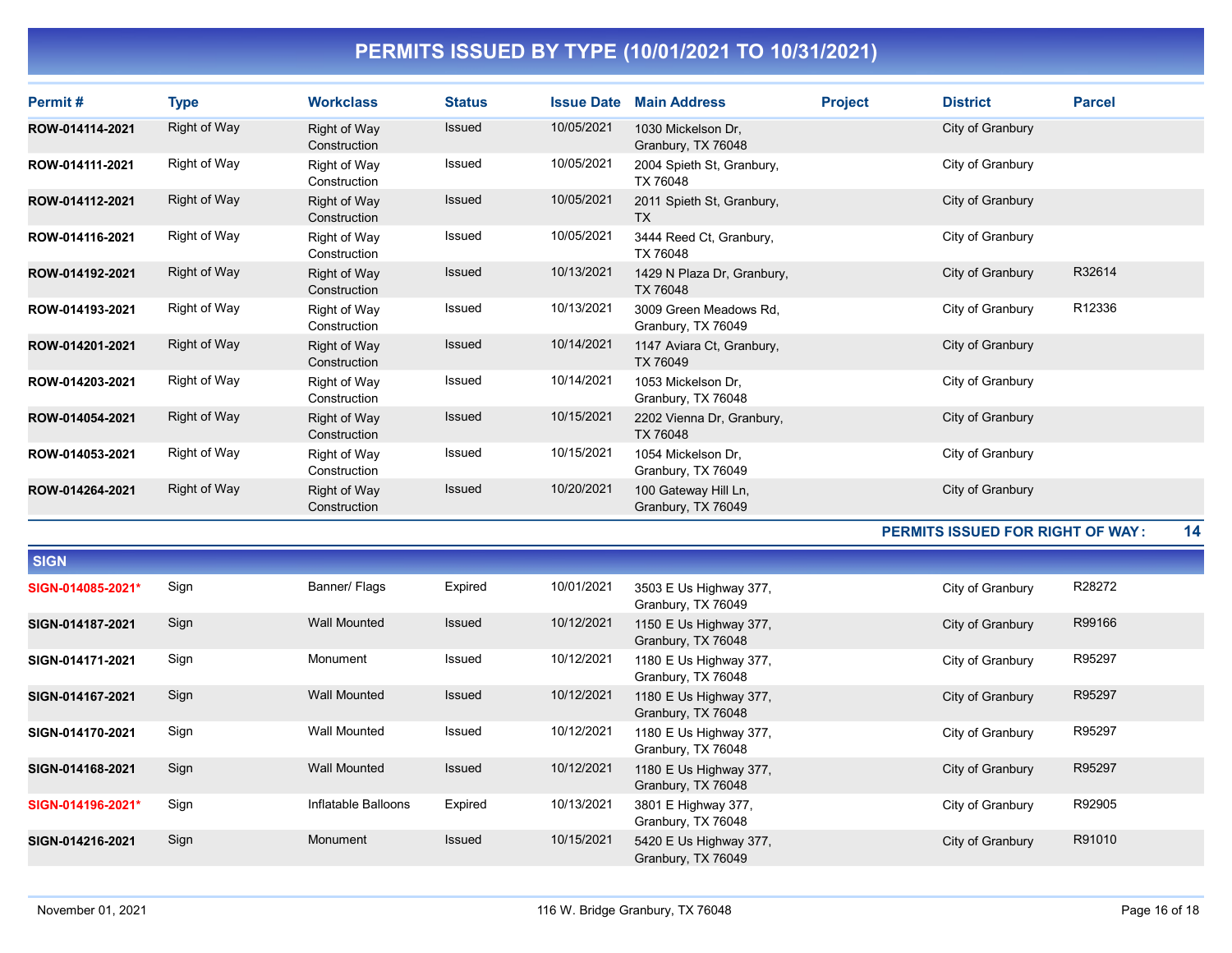| PERMITS ISSUED BY TYPE (10/01/2021 TO 10/31/2021) |                      |                     |               |                   |                                               |                |                                 |               |    |  |
|---------------------------------------------------|----------------------|---------------------|---------------|-------------------|-----------------------------------------------|----------------|---------------------------------|---------------|----|--|
| Permit#                                           | <b>Type</b>          | <b>Workclass</b>    | <b>Status</b> | <b>Issue Date</b> | <b>Main Address</b>                           | <b>Project</b> | <b>District</b>                 | <b>Parcel</b> |    |  |
| SIGN-014217-2021                                  | Sign                 | <b>Wall Mounted</b> | Issued        | 10/19/2021        | 5420 E Us Highway 377,<br>Granbury, TX 76049  |                | City of Granbury                | R91010        |    |  |
| SIGN-014332-2021                                  | Sign                 | Inflatable Balloons | Issued        | 10/27/2021        | 4710 E Us Highway 377,<br>Granbury, TX 76049  |                | City of Granbury                | R44007        |    |  |
|                                                   |                      |                     |               |                   |                                               |                | <b>PERMITS ISSUED FOR SIGN:</b> |               | 10 |  |
| <b>SPECIAL EVENT</b>                              |                      |                     |               |                   |                                               |                |                                 |               |    |  |
| SPEC-014083-2021*                                 | <b>Special Event</b> | Garage Sale         | Expired       | 10/01/2021        | 1001 Paluxy Rd, Granbury,<br>TX 76048         |                | City of Granbury                |               |    |  |
| SPEC-014100-2021*                                 | <b>Special Event</b> | Garage Sale         | Expired       | 10/04/2021        | 805 W Bluff St, Granbury,<br>TX 76048         |                | City of Granbury                | R37236        |    |  |
| SPEC-014119-2021                                  | <b>Special Event</b> | Garage Sale         | Issued        | 10/05/2021        | 104 S Hawthorne St,<br>Granbury, TX 76048     |                | City of Granbury                | R43504        |    |  |
| SPEC-014124-2021*                                 | <b>Special Event</b> | Garage Sale         | Expired       | 10/06/2021        | 119 Kessler Dr, Granbury,<br>TX 76048         |                | City of Granbury                | R37528        |    |  |
| SPEC-014099-2021*                                 | <b>Special Event</b> | Parade/ Event       | Expired       | 10/07/2021        | 201 E Pearl St, Granbury,<br>TX 76048         |                | City of Granbury                | R36576        |    |  |
| SPEC-014147-2021*                                 | <b>Special Event</b> | Garage Sale         | Expired       | 10/07/2021        | 1309 Elizabeth Blvd,<br>Granbury, TX 76048    |                | City of Granbury                | R37304        |    |  |
| SPEC-014158-2021*                                 | <b>Special Event</b> | Garage Sale         | Expired       | 10/08/2021        | 607 Doyle Springs Rd,<br>Granbury, TX 76048   |                | City of Granbury                | R37101        |    |  |
| SPEC-014153-2021*                                 | <b>Special Event</b> | Garage Sale         | Expired       | 10/08/2021        | 1113 Mallard Ct, Granbury,<br><b>TX 76048</b> |                | City of Granbury                | R38739        |    |  |
| SPEC-014210-2021*                                 | <b>Special Event</b> | Garage Sale         | Expired       | 10/14/2021        | 1513 Berry Patch Ln,<br>Granbury, TX 76048    |                | City of Granbury                | R37655        |    |  |
| SPEC-014185-2021*                                 | <b>Special Event</b> | Parade/ Event       | Expired       | 10/15/2021        | 201 E Pearl St, Granbury,<br>TX 76048         |                | City of Granbury                |               |    |  |
| SPEC-014237-2021*                                 | <b>Special Event</b> | Garage Sale         | Expired       | 10/18/2021        | 4704 Topaz Ln, Granbury,<br>TX 76049          |                | City of Granbury                | R93785        |    |  |
| SPEC-014266-2021                                  | <b>Special Event</b> | Parade/ Event       | Issued        | 10/22/2021        |                                               |                | City of Granbury                |               |    |  |
| SPEC-014288-2021                                  | <b>Special Event</b> | Garage Sale         | Issued        | 10/25/2021        | 405 Kinson St, Granbury,<br>TX 76048          |                | City of Granbury                |               |    |  |
| SPEC-014303-2021                                  | <b>Special Event</b> | Garage Sale         | Issued        | 10/25/2021        | 2301 River Rd, Granbury,<br>TX 76048          |                | City of Granbury                | R38812        |    |  |
| SPEC-014318-2021*                                 | <b>Special Event</b> | Garage Sale         | Expired       | 10/26/2021        | 522 W Mill St, Granbury, TX<br>76048          |                | City of Granbury                | R38625        |    |  |
| SPEC-014331-2021                                  | <b>Special Event</b> | Garage Sale         | Issued        | 10/27/2021        | 4310 Logan Cir, Granbury,<br>TX 76049         |                | City of Granbury                | R101531       |    |  |
| SPEC-014340-2021                                  | <b>Special Event</b> | Garage Sale         | Issued        | 10/28/2021        | 1109 Elizabeth Blvd,<br>Granbury, TX 76048    |                | City of Granbury                | R37810        |    |  |

PERMITS ISSUED FOR SPECIAL EVENT: 17